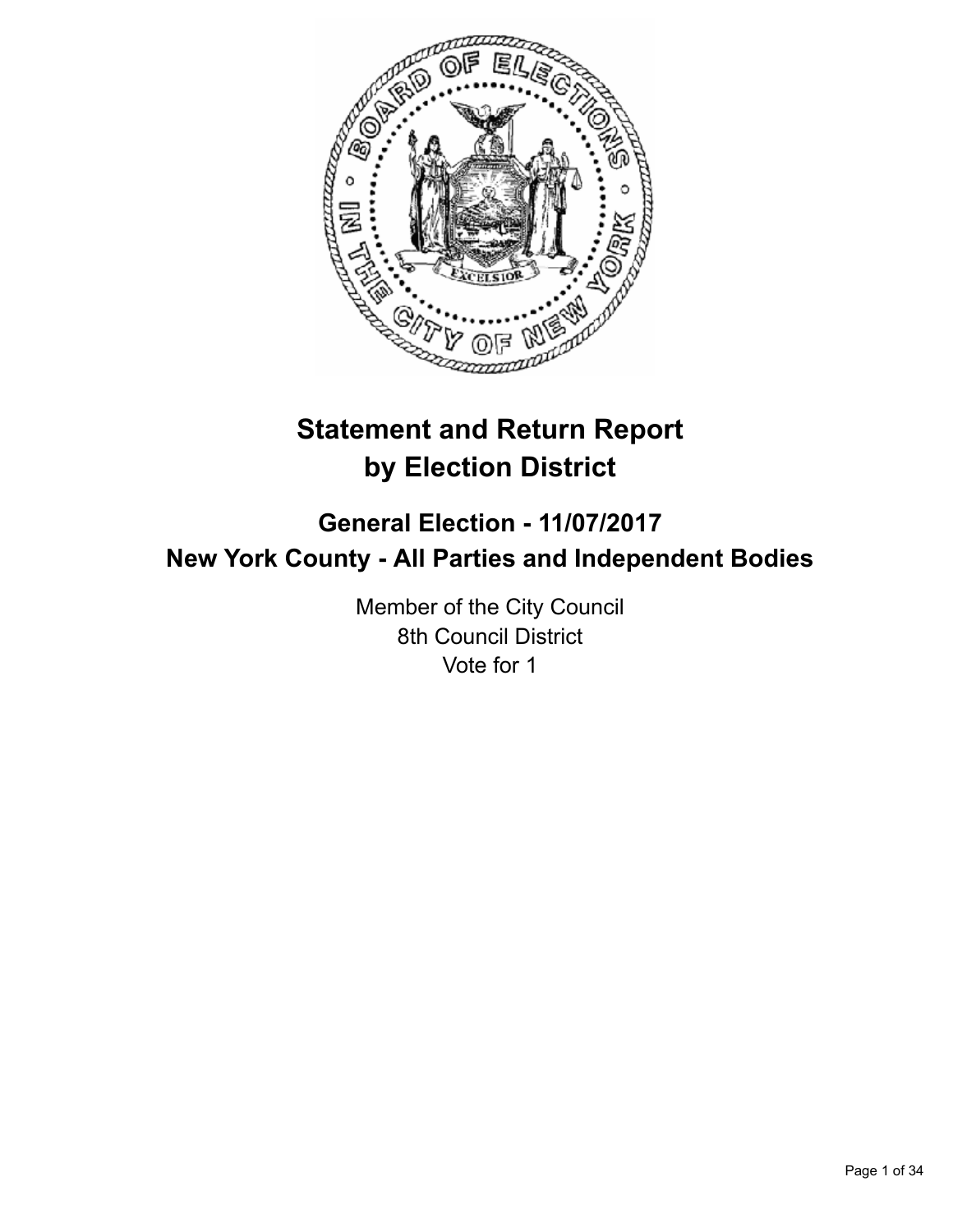

| <b>PUBLIC COUNTER</b>                                    | 107          |
|----------------------------------------------------------|--------------|
| <b>MANUALLY COUNTED EMERGENCY</b>                        | 0            |
| ABSENTEE / MILITARY                                      | 7            |
| <b>AFFIDAVIT</b>                                         | 0            |
| <b>Total Ballots</b>                                     | 114          |
| Less - Inapplicable Federal/Special Presidential Ballots | 0            |
| <b>Total Applicable Ballots</b>                          | 114          |
| DIANA AYALA (DEMOCRATIC)                                 | 83           |
| DABY B. CARRERAS (REPUBLICAN)                            | 8            |
| LINDA ORTIZ (CONSERVATIVE)                               | 7            |
| DIANA AYALA (WORKING FAMILIES)                           | 6            |
| DABY B. CARRERAS (REFORM)                                | 0            |
| DABY B. CARRERAS (STOP DE BLASIO)                        | 0            |
| DABY B. CARRERAS (NO REZONING 4 EVER)                    | $\mathbf{0}$ |
| <b>Total Votes</b>                                       | 104          |
| Unrecorded                                               | 10           |

| <b>PUBLIC COUNTER</b>                                    | 193            |
|----------------------------------------------------------|----------------|
| <b>MANUALLY COUNTED EMERGENCY</b>                        | 0              |
| ABSENTEE / MILITARY                                      | 7              |
| <b>AFFIDAVIT</b>                                         | 2              |
| <b>Total Ballots</b>                                     | 202            |
| Less - Inapplicable Federal/Special Presidential Ballots | 0              |
| <b>Total Applicable Ballots</b>                          | 202            |
| DIANA AYALA (DEMOCRATIC)                                 | 144            |
| DABY B. CARRERAS (REPUBLICAN)                            | 7              |
| LINDA ORTIZ (CONSERVATIVE)                               | 6              |
| DIANA AYALA (WORKING FAMILIES)                           | 17             |
| DABY B. CARRERAS (REFORM)                                | $\overline{2}$ |
| DABY B. CARRERAS (STOP DE BLASIO)                        | 0              |
| DABY B. CARRERAS (NO REZONING 4 EVER)                    | $\mathbf{0}$   |
| UNATTRIBUTABLE WRITE-IN (WRITE-IN)                       | 1              |
| <b>Total Votes</b>                                       | 177            |
| Unrecorded                                               | 25             |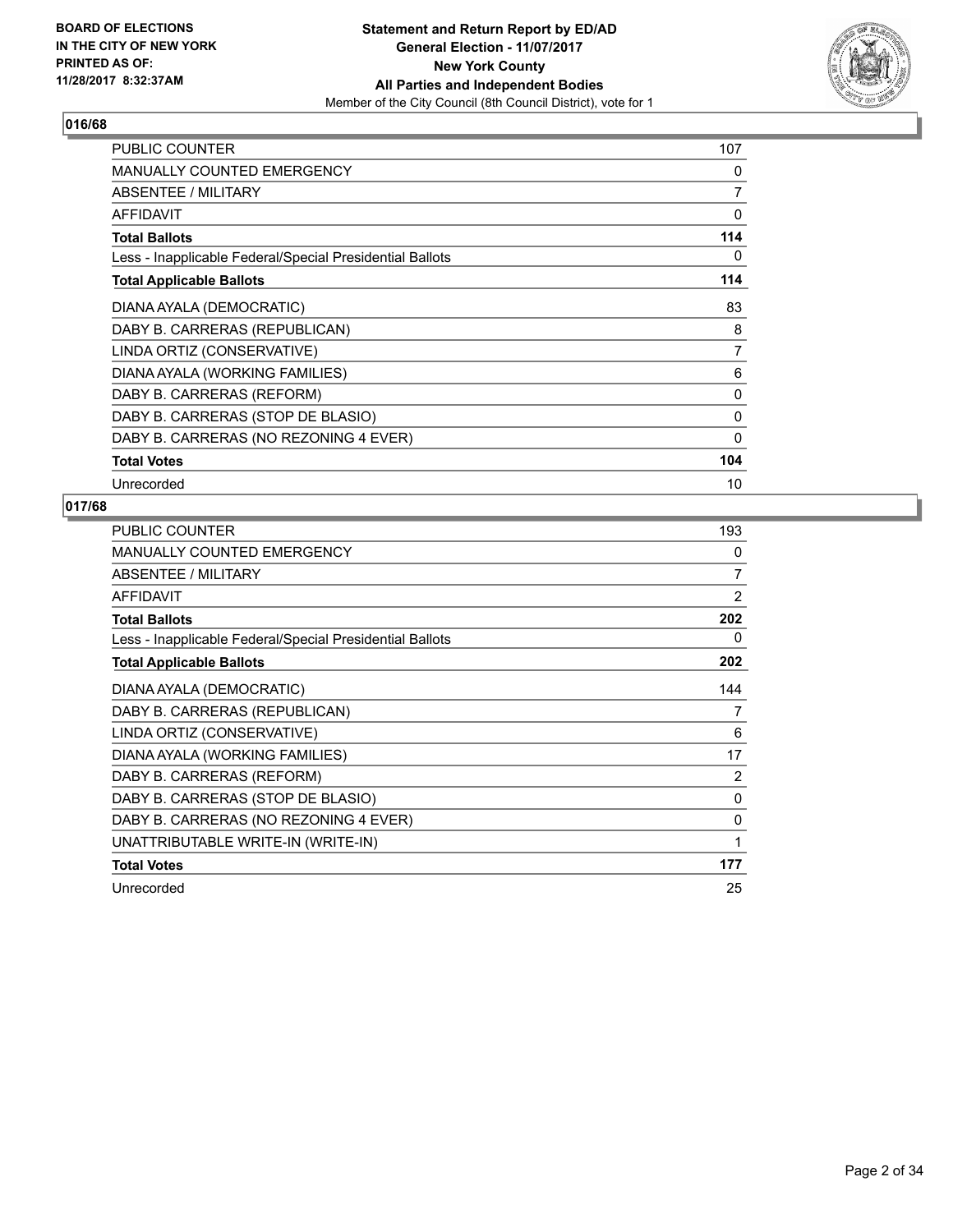

| <b>PUBLIC COUNTER</b>                                    | 168          |
|----------------------------------------------------------|--------------|
| <b>MANUALLY COUNTED EMERGENCY</b>                        | 0            |
| ABSENTEE / MILITARY                                      | 1            |
| <b>AFFIDAVIT</b>                                         | 4            |
| <b>Total Ballots</b>                                     | 173          |
| Less - Inapplicable Federal/Special Presidential Ballots | 0            |
| <b>Total Applicable Ballots</b>                          | 173          |
| DIANA AYALA (DEMOCRATIC)                                 | 139          |
| DABY B. CARRERAS (REPUBLICAN)                            | 4            |
| LINDA ORTIZ (CONSERVATIVE)                               | 7            |
| DIANA AYALA (WORKING FAMILIES)                           | 8            |
| DABY B. CARRERAS (REFORM)                                | 0            |
| DABY B. CARRERAS (STOP DE BLASIO)                        | 0            |
| DABY B. CARRERAS (NO REZONING 4 EVER)                    | $\mathbf{0}$ |
| <b>Total Votes</b>                                       | 158          |
| Unrecorded                                               | 15           |

| <b>PUBLIC COUNTER</b>                                    | 123      |
|----------------------------------------------------------|----------|
| <b>MANUALLY COUNTED EMERGENCY</b>                        | 0        |
| ABSENTEE / MILITARY                                      | 1        |
| <b>AFFIDAVIT</b>                                         | $\Omega$ |
| <b>Total Ballots</b>                                     | 124      |
| Less - Inapplicable Federal/Special Presidential Ballots | 0        |
| <b>Total Applicable Ballots</b>                          | 124      |
| DIANA AYALA (DEMOCRATIC)                                 | 88       |
| DABY B. CARRERAS (REPUBLICAN)                            | 2        |
| LINDA ORTIZ (CONSERVATIVE)                               | 7        |
| DIANA AYALA (WORKING FAMILIES)                           | 5        |
| DABY B. CARRERAS (REFORM)                                | 0        |
| DABY B. CARRERAS (STOP DE BLASIO)                        | 0        |
| DABY B. CARRERAS (NO REZONING 4 EVER)                    | 0        |
| <b>Total Votes</b>                                       | 102      |
| Unrecorded                                               | 22       |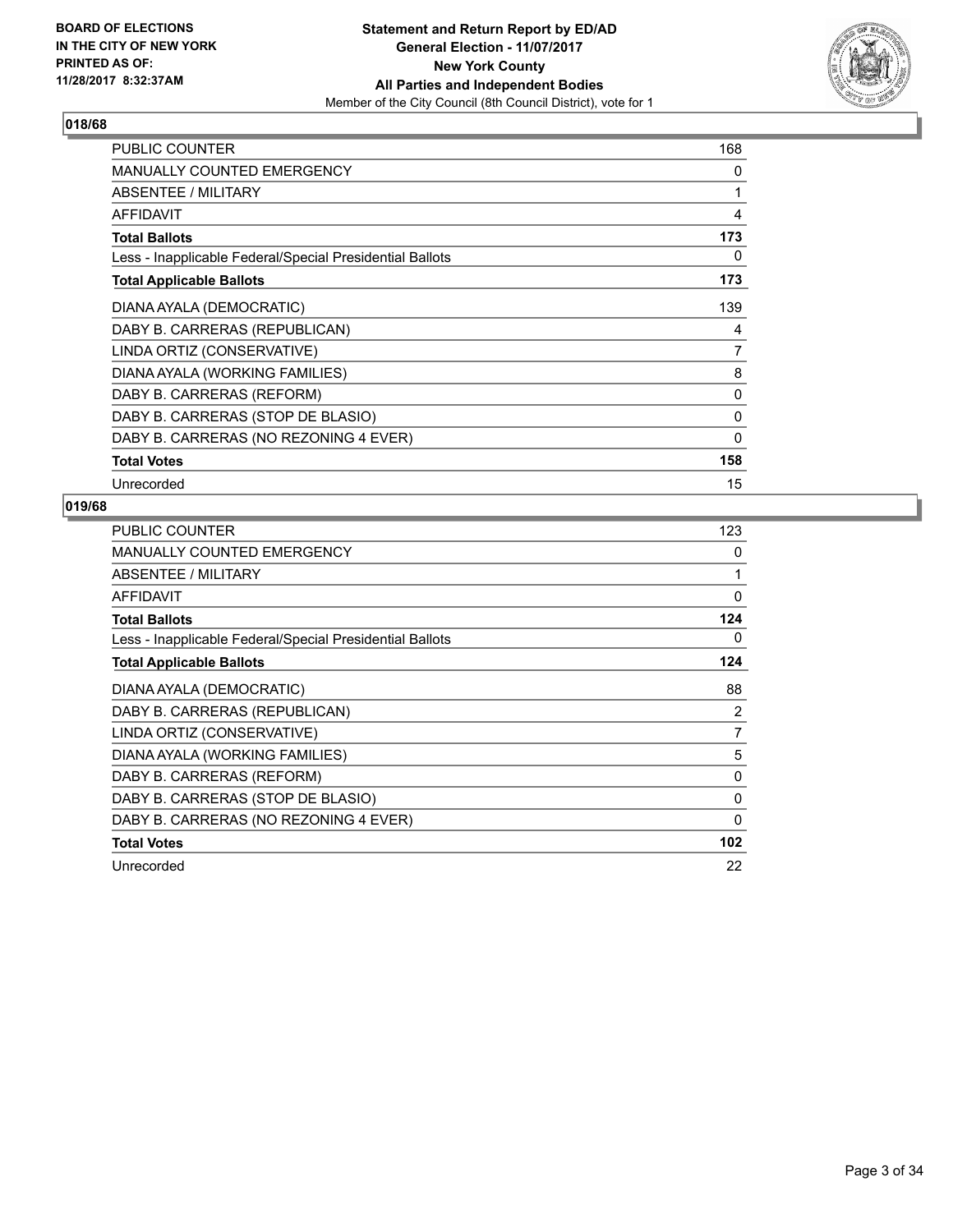

| <b>PUBLIC COUNTER</b>                                    | 173 |
|----------------------------------------------------------|-----|
| <b>MANUALLY COUNTED EMERGENCY</b>                        | 0   |
| ABSENTEE / MILITARY                                      | 1   |
| <b>AFFIDAVIT</b>                                         | 0   |
| <b>Total Ballots</b>                                     | 174 |
| Less - Inapplicable Federal/Special Presidential Ballots | 0   |
| <b>Total Applicable Ballots</b>                          | 174 |
| DIANA AYALA (DEMOCRATIC)                                 | 129 |
| DABY B. CARRERAS (REPUBLICAN)                            | 2   |
| LINDA ORTIZ (CONSERVATIVE)                               | 9   |
| DIANA AYALA (WORKING FAMILIES)                           | 15  |
| DABY B. CARRERAS (REFORM)                                | 0   |
| DABY B. CARRERAS (STOP DE BLASIO)                        | 0   |
| DABY B. CARRERAS (NO REZONING 4 EVER)                    | 0   |
| <b>Total Votes</b>                                       | 155 |
| Unrecorded                                               | 19  |

| <b>PUBLIC COUNTER</b>                                    | 200            |
|----------------------------------------------------------|----------------|
| <b>MANUALLY COUNTED EMERGENCY</b>                        | 0              |
| <b>ABSENTEE / MILITARY</b>                               | 7              |
| AFFIDAVIT                                                | 2              |
| <b>Total Ballots</b>                                     | 209            |
| Less - Inapplicable Federal/Special Presidential Ballots | 0              |
| <b>Total Applicable Ballots</b>                          | 209            |
| DIANA AYALA (DEMOCRATIC)                                 | 161            |
| DABY B. CARRERAS (REPUBLICAN)                            | 6              |
| LINDA ORTIZ (CONSERVATIVE)                               | 3              |
| DIANA AYALA (WORKING FAMILIES)                           | 18             |
| DABY B. CARRERAS (REFORM)                                | 1              |
| DABY B. CARRERAS (STOP DE BLASIO)                        | 0              |
| DABY B. CARRERAS (NO REZONING 4 EVER)                    | 0              |
| ROBET J. RODRIGUEZ (WRITE-IN)                            | $\overline{2}$ |
| <b>Total Votes</b>                                       | 191            |
| Unrecorded                                               | 18             |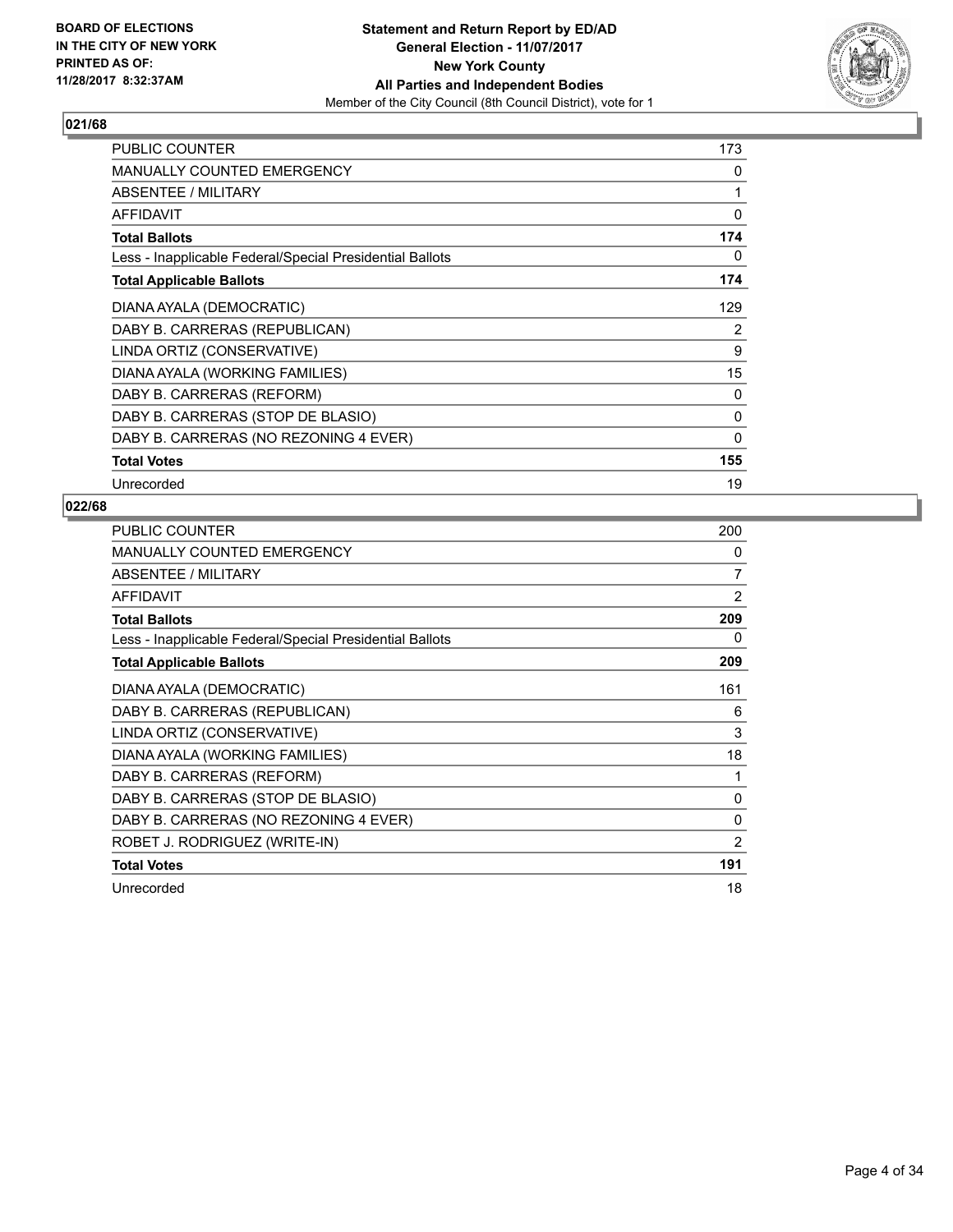

| <b>PUBLIC COUNTER</b>                                    | 143          |
|----------------------------------------------------------|--------------|
| <b>MANUALLY COUNTED EMERGENCY</b>                        | 0            |
| <b>ABSENTEE / MILITARY</b>                               | 6            |
| <b>AFFIDAVIT</b>                                         | 3            |
| <b>Total Ballots</b>                                     | 152          |
| Less - Inapplicable Federal/Special Presidential Ballots | 0            |
| <b>Total Applicable Ballots</b>                          | 152          |
| DIANA AYALA (DEMOCRATIC)                                 | 115          |
| DABY B. CARRERAS (REPUBLICAN)                            | 3            |
| LINDA ORTIZ (CONSERVATIVE)                               | 5            |
| DIANA AYALA (WORKING FAMILIES)                           | 11           |
| DABY B. CARRERAS (REFORM)                                | 1            |
| DABY B. CARRERAS (STOP DE BLASIO)                        | 0            |
| DABY B. CARRERAS (NO REZONING 4 EVER)                    | $\mathbf{0}$ |
| ROBERT J. RODRIGUEZ (WRITE-IN)                           | 3            |
| <b>Total Votes</b>                                       | 138          |
| Unrecorded                                               | 14           |

| PUBLIC COUNTER                                           | 95       |
|----------------------------------------------------------|----------|
| MANUALLY COUNTED EMERGENCY                               | 0        |
| ABSENTEE / MILITARY                                      | 2        |
| AFFIDAVIT                                                | 3        |
| <b>Total Ballots</b>                                     | 100      |
| Less - Inapplicable Federal/Special Presidential Ballots | 0        |
| <b>Total Applicable Ballots</b>                          | 100      |
| DIANA AYALA (DEMOCRATIC)                                 | 83       |
| DABY B. CARRERAS (REPUBLICAN)                            | 6        |
| LINDA ORTIZ (CONSERVATIVE)                               | 1        |
| DIANA AYALA (WORKING FAMILIES)                           | 3        |
| DABY B. CARRERAS (REFORM)                                | 0        |
| DABY B. CARRERAS (STOP DE BLASIO)                        | 0        |
| DABY B. CARRERAS (NO REZONING 4 EVER)                    | $\Omega$ |
| <b>Total Votes</b>                                       | 93       |
| Unrecorded                                               | 7        |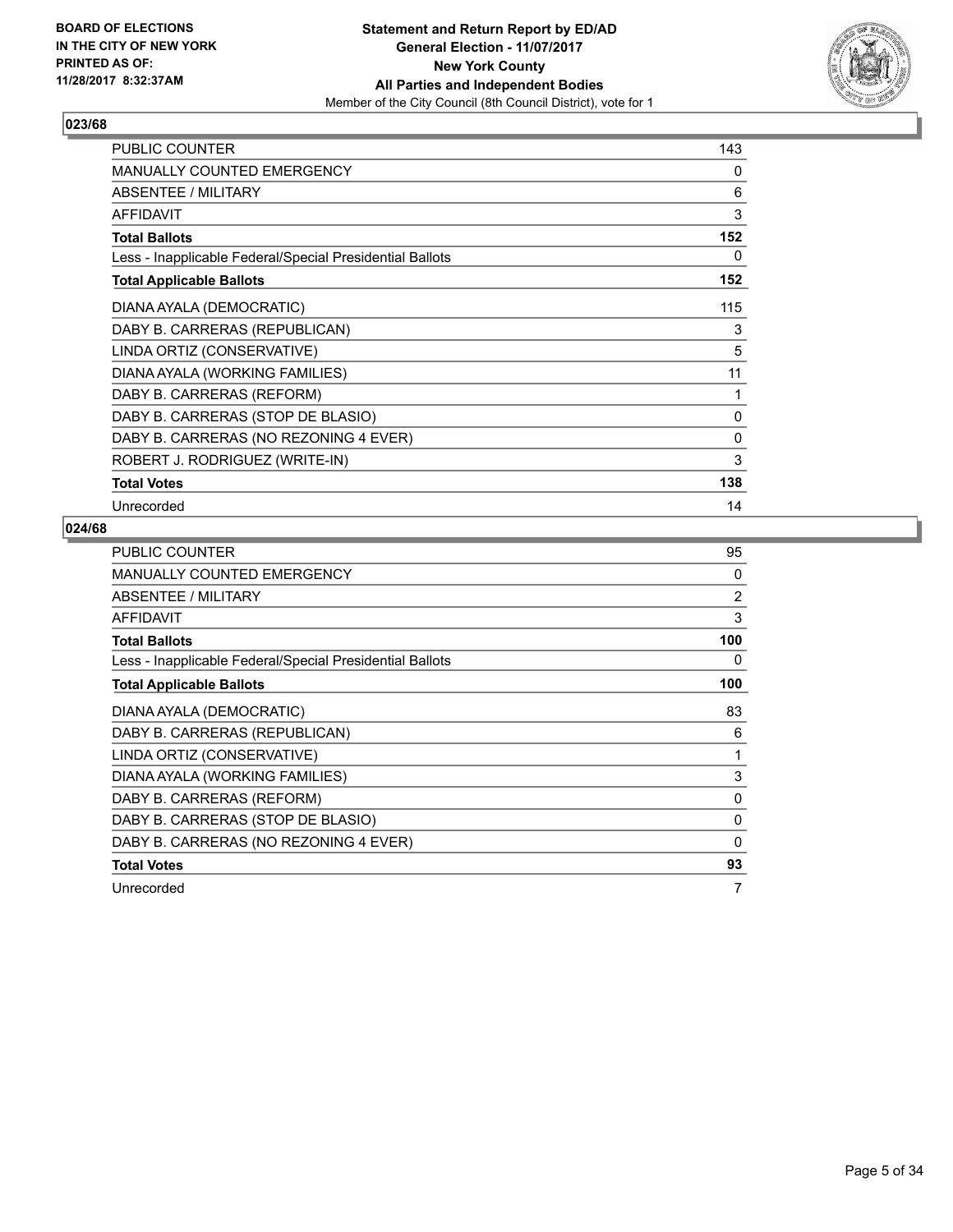

| <b>PUBLIC COUNTER</b>                                    | 158          |
|----------------------------------------------------------|--------------|
| MANUALLY COUNTED EMERGENCY                               | 0            |
| <b>ABSENTEE / MILITARY</b>                               | 7            |
| <b>AFFIDAVIT</b>                                         | $\mathbf{0}$ |
| <b>Total Ballots</b>                                     | 165          |
| Less - Inapplicable Federal/Special Presidential Ballots | 0            |
| <b>Total Applicable Ballots</b>                          | 165          |
| DIANA AYALA (DEMOCRATIC)                                 | 110          |
| DABY B. CARRERAS (REPUBLICAN)                            | 16           |
| LINDA ORTIZ (CONSERVATIVE)                               | 4            |
| DIANA AYALA (WORKING FAMILIES)                           | 2            |
| DABY B. CARRERAS (REFORM)                                | 1            |
| DABY B. CARRERAS (STOP DE BLASIO)                        | 0            |
| DABY B. CARRERAS (NO REZONING 4 EVER)                    | 0            |
| KELMY RODRIGUEZ (WRITE-IN)                               | 1            |
| <b>Total Votes</b>                                       | 134          |
| Unrecorded                                               | 31           |

| <b>PUBLIC COUNTER</b>                                    | 164 |
|----------------------------------------------------------|-----|
| <b>MANUALLY COUNTED EMERGENCY</b>                        | 0   |
| ABSENTEE / MILITARY                                      | 2   |
| <b>AFFIDAVIT</b>                                         | 0   |
| <b>Total Ballots</b>                                     | 166 |
| Less - Inapplicable Federal/Special Presidential Ballots | 0   |
| <b>Total Applicable Ballots</b>                          | 166 |
| DIANA AYALA (DEMOCRATIC)                                 | 114 |
| DABY B. CARRERAS (REPUBLICAN)                            | 26  |
| LINDA ORTIZ (CONSERVATIVE)                               | 3   |
| DIANA AYALA (WORKING FAMILIES)                           | 9   |
| DABY B. CARRERAS (REFORM)                                | 0   |
| DABY B. CARRERAS (STOP DE BLASIO)                        | 1   |
| DABY B. CARRERAS (NO REZONING 4 EVER)                    | 0   |
| <b>Total Votes</b>                                       | 153 |
| Unrecorded                                               | 13  |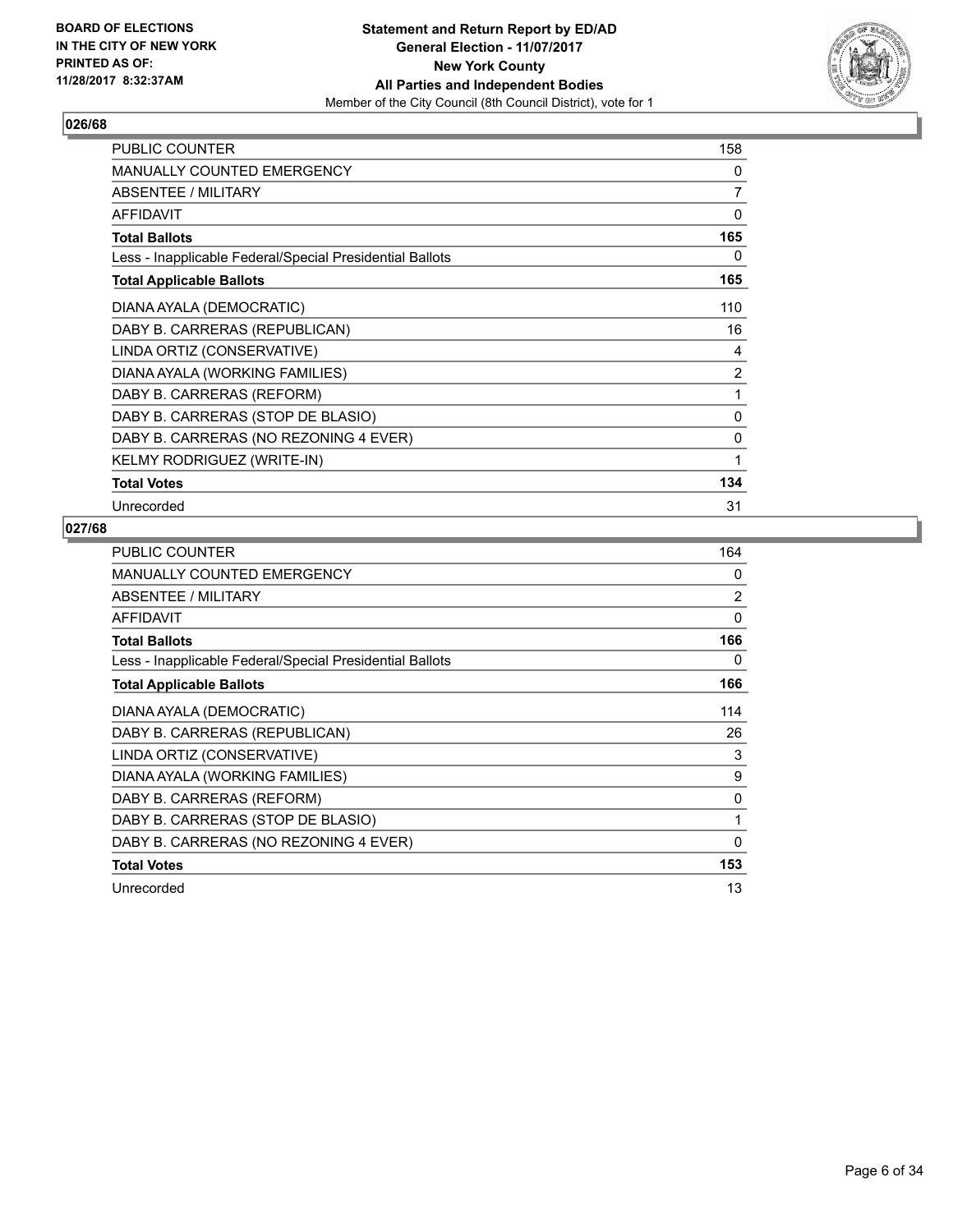

| PUBLIC COUNTER                                           | 119 |
|----------------------------------------------------------|-----|
| <b>MANUALLY COUNTED EMERGENCY</b>                        | 0   |
| ABSENTEE / MILITARY                                      | 2   |
| <b>AFFIDAVIT</b>                                         | 1   |
| <b>Total Ballots</b>                                     | 122 |
| Less - Inapplicable Federal/Special Presidential Ballots | 0   |
| <b>Total Applicable Ballots</b>                          | 122 |
| DIANA AYALA (DEMOCRATIC)                                 | 92  |
| DABY B. CARRERAS (REPUBLICAN)                            | 6   |
| LINDA ORTIZ (CONSERVATIVE)                               | 3   |
| DIANA AYALA (WORKING FAMILIES)                           | 5   |
| DABY B. CARRERAS (REFORM)                                | 1   |
| DABY B. CARRERAS (STOP DE BLASIO)                        | 0   |
| DABY B. CARRERAS (NO REZONING 4 EVER)                    | 0   |
| <b>Total Votes</b>                                       | 107 |
| Unrecorded                                               | 15  |

| <b>PUBLIC COUNTER</b>                                    | 42 |
|----------------------------------------------------------|----|
| MANUALLY COUNTED EMERGENCY                               | 0  |
| ABSENTEE / MILITARY                                      | 1  |
| AFFIDAVIT                                                | 1  |
| <b>Total Ballots</b>                                     | 44 |
| Less - Inapplicable Federal/Special Presidential Ballots | 0  |
| <b>Total Applicable Ballots</b>                          | 44 |
| DIANA AYALA (DEMOCRATIC)                                 | 31 |
| DABY B. CARRERAS (REPUBLICAN)                            | 0  |
| LINDA ORTIZ (CONSERVATIVE)                               | 3  |
| DIANA AYALA (WORKING FAMILIES)                           | 4  |
| DABY B. CARRERAS (REFORM)                                | 0  |
| DABY B. CARRERAS (STOP DE BLASIO)                        | 0  |
| DABY B. CARRERAS (NO REZONING 4 EVER)                    | 0  |
| <b>Total Votes</b>                                       | 38 |
| Unrecorded                                               | 6  |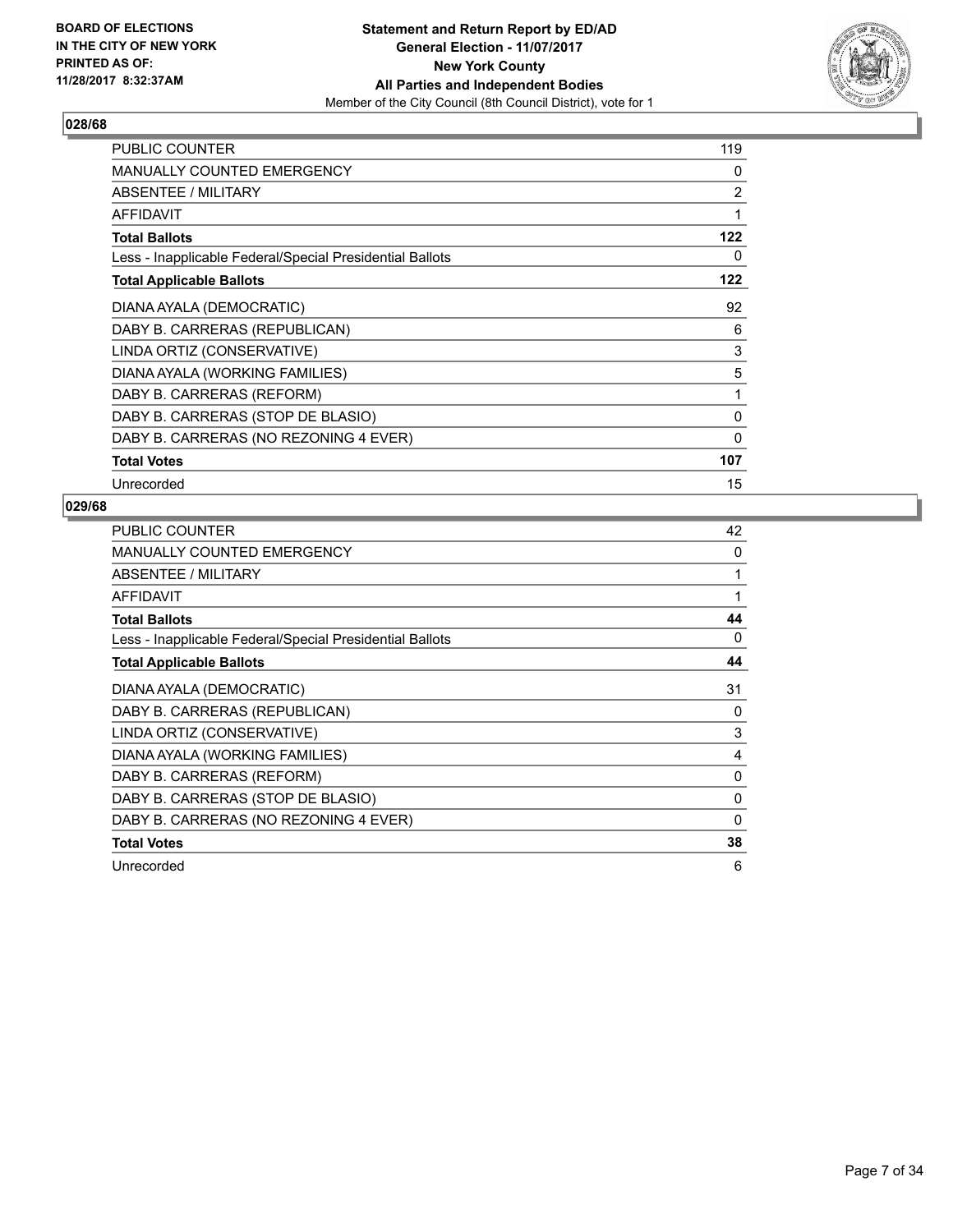

| <b>PUBLIC COUNTER</b>                                    | 155          |
|----------------------------------------------------------|--------------|
| MANUALLY COUNTED EMERGENCY                               | 0            |
| ABSENTEE / MILITARY                                      | 28           |
| <b>AFFIDAVIT</b>                                         | 0            |
| <b>Total Ballots</b>                                     | 183          |
| Less - Inapplicable Federal/Special Presidential Ballots | 0            |
| <b>Total Applicable Ballots</b>                          | 183          |
| DIANA AYALA (DEMOCRATIC)                                 | 137          |
| DABY B. CARRERAS (REPUBLICAN)                            | 14           |
| LINDA ORTIZ (CONSERVATIVE)                               | 9            |
| DIANA AYALA (WORKING FAMILIES)                           | 6            |
| DABY B. CARRERAS (REFORM)                                | 0            |
| DABY B. CARRERAS (STOP DE BLASIO)                        | 1            |
| DABY B. CARRERAS (NO REZONING 4 EVER)                    | $\mathbf{0}$ |
| <b>Total Votes</b>                                       | 167          |
| Unrecorded                                               | 16           |

| <b>PUBLIC COUNTER</b>                                    | 119 |
|----------------------------------------------------------|-----|
| MANUALLY COUNTED EMERGENCY                               | 0   |
| ABSENTEE / MILITARY                                      | 1   |
| AFFIDAVIT                                                | 0   |
| <b>Total Ballots</b>                                     | 120 |
| Less - Inapplicable Federal/Special Presidential Ballots | 0   |
| <b>Total Applicable Ballots</b>                          | 120 |
| DIANA AYALA (DEMOCRATIC)                                 | 98  |
| DABY B. CARRERAS (REPUBLICAN)                            | 3   |
| LINDA ORTIZ (CONSERVATIVE)                               | 2   |
| DIANA AYALA (WORKING FAMILIES)                           | 5   |
| DABY B. CARRERAS (REFORM)                                | 0   |
| DABY B. CARRERAS (STOP DE BLASIO)                        | 0   |
| DABY B. CARRERAS (NO REZONING 4 EVER)                    | 0   |
| <b>Total Votes</b>                                       | 108 |
| Unrecorded                                               | 12  |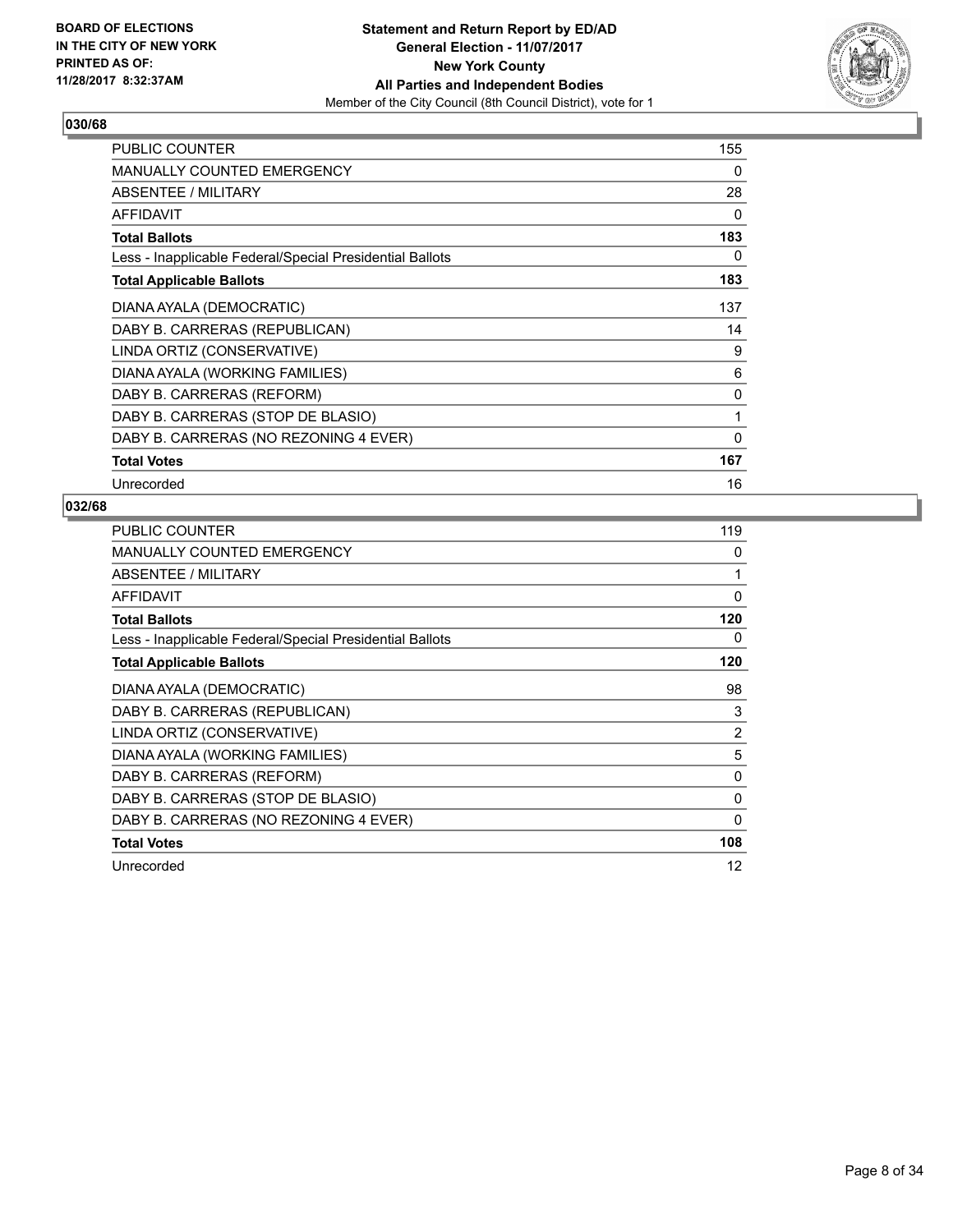

| <b>PUBLIC COUNTER</b>                                    | 234 |
|----------------------------------------------------------|-----|
| MANUALLY COUNTED EMERGENCY                               | 0   |
| ABSENTEE / MILITARY                                      | 3   |
| <b>AFFIDAVIT</b>                                         | 3   |
| <b>Total Ballots</b>                                     | 240 |
| Less - Inapplicable Federal/Special Presidential Ballots | 0   |
| <b>Total Applicable Ballots</b>                          | 240 |
| DIANA AYALA (DEMOCRATIC)                                 | 189 |
| DABY B. CARRERAS (REPUBLICAN)                            | 9   |
| LINDA ORTIZ (CONSERVATIVE)                               | 6   |
| DIANA AYALA (WORKING FAMILIES)                           | 11  |
| DABY B. CARRERAS (REFORM)                                | 2   |
| DABY B. CARRERAS (STOP DE BLASIO)                        | 0   |
| DABY B. CARRERAS (NO REZONING 4 EVER)                    | 0   |
| IAN STRAUGHTER (WRITE-IN)                                | 1   |
| ROBERT RODRIGUEZ (WRITE-IN)                              | 3   |
| <b>Total Votes</b>                                       | 221 |
| Unrecorded                                               | 19  |

| <b>PUBLIC COUNTER</b>                                    | 117            |
|----------------------------------------------------------|----------------|
| <b>MANUALLY COUNTED EMERGENCY</b>                        | 0              |
| ABSENTEE / MILITARY                                      | 0              |
| <b>AFFIDAVIT</b>                                         | 5              |
| <b>Total Ballots</b>                                     | 122            |
| Less - Inapplicable Federal/Special Presidential Ballots | 0              |
| <b>Total Applicable Ballots</b>                          | 122            |
| DIANA AYALA (DEMOCRATIC)                                 | 86             |
| DABY B. CARRERAS (REPUBLICAN)                            | 8              |
| LINDA ORTIZ (CONSERVATIVE)                               | $\overline{2}$ |
| DIANA AYALA (WORKING FAMILIES)                           | 4              |
| DABY B. CARRERAS (REFORM)                                | 1              |
| DABY B. CARRERAS (STOP DE BLASIO)                        | $\Omega$       |
| DABY B. CARRERAS (NO REZONING 4 EVER)                    | 0              |
| <b>Total Votes</b>                                       | 101            |
| Unrecorded                                               | 21             |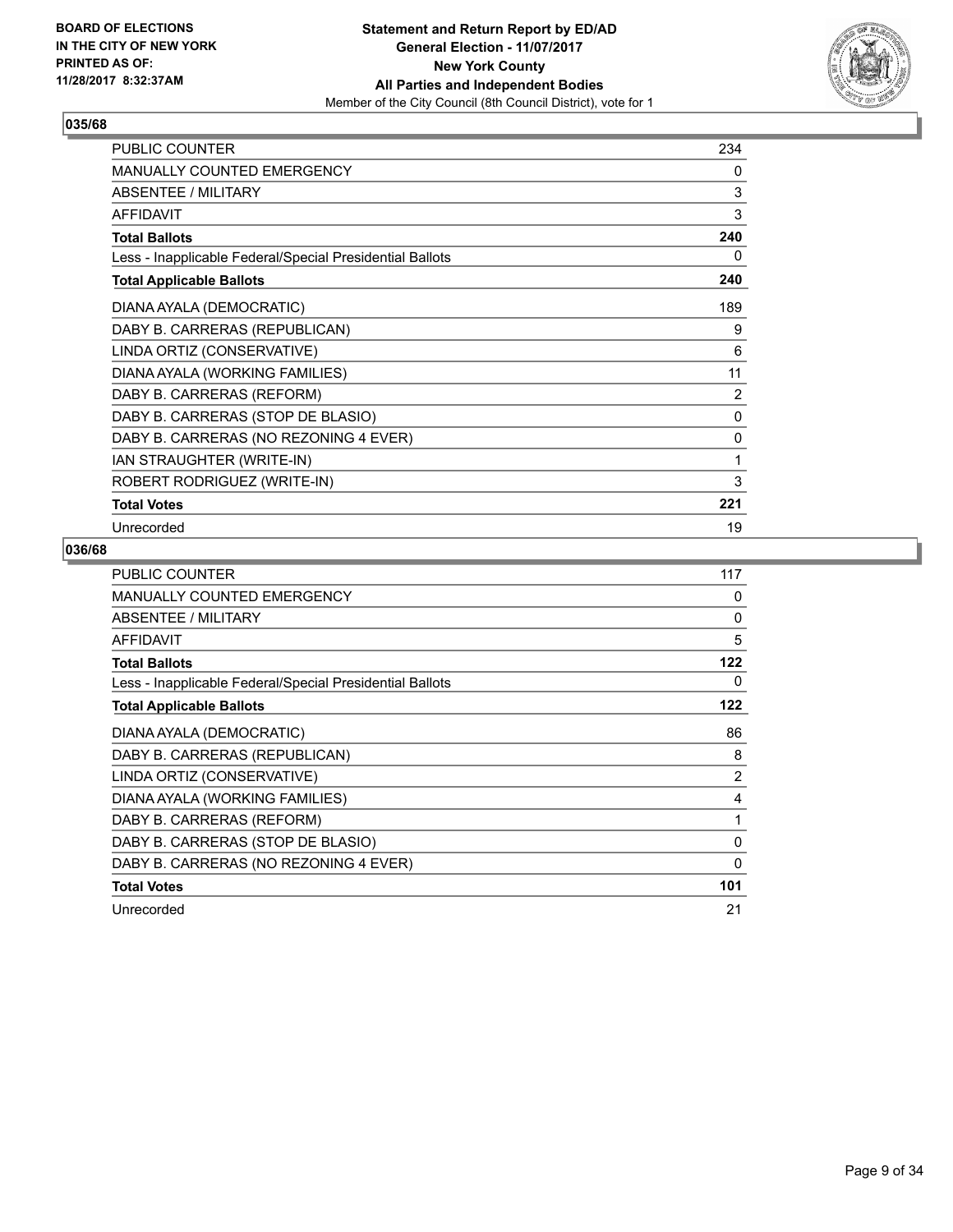

| PUBLIC COUNTER                                           | 198 |
|----------------------------------------------------------|-----|
| MANUALLY COUNTED EMERGENCY                               | 0   |
| <b>ABSENTEE / MILITARY</b>                               | 1   |
| <b>AFFIDAVIT</b>                                         | 7   |
| <b>Total Ballots</b>                                     | 206 |
| Less - Inapplicable Federal/Special Presidential Ballots | 0   |
| <b>Total Applicable Ballots</b>                          | 206 |
| DIANA AYALA (DEMOCRATIC)                                 | 163 |
| DABY B. CARRERAS (REPUBLICAN)                            | 10  |
| LINDA ORTIZ (CONSERVATIVE)                               | 3   |
| DIANA AYALA (WORKING FAMILIES)                           | 12  |
| DABY B. CARRERAS (REFORM)                                | 0   |
| DABY B. CARRERAS (STOP DE BLASIO)                        | 0   |
| DABY B. CARRERAS (NO REZONING 4 EVER)                    | 0   |
| TANISHA P. DEJESUS (WRITE-IN)                            | 1   |
| <b>Total Votes</b>                                       | 189 |
| Unrecorded                                               | 17  |

| <b>PUBLIC COUNTER</b>                                    | 158      |
|----------------------------------------------------------|----------|
| <b>MANUALLY COUNTED EMERGENCY</b>                        | 0        |
| ABSENTEE / MILITARY                                      | 3        |
| <b>AFFIDAVIT</b>                                         | 1        |
| <b>Total Ballots</b>                                     | 162      |
| Less - Inapplicable Federal/Special Presidential Ballots | 0        |
| <b>Total Applicable Ballots</b>                          | 162      |
| DIANA AYALA (DEMOCRATIC)                                 | 121      |
| DABY B. CARRERAS (REPUBLICAN)                            | 9        |
| LINDA ORTIZ (CONSERVATIVE)                               | 4        |
| DIANA AYALA (WORKING FAMILIES)                           | 15       |
| DABY B. CARRERAS (REFORM)                                | 0        |
| DABY B. CARRERAS (STOP DE BLASIO)                        | $\Omega$ |
| DABY B. CARRERAS (NO REZONING 4 EVER)                    | 0        |
| <b>Total Votes</b>                                       | 149      |
| Unrecorded                                               | 13       |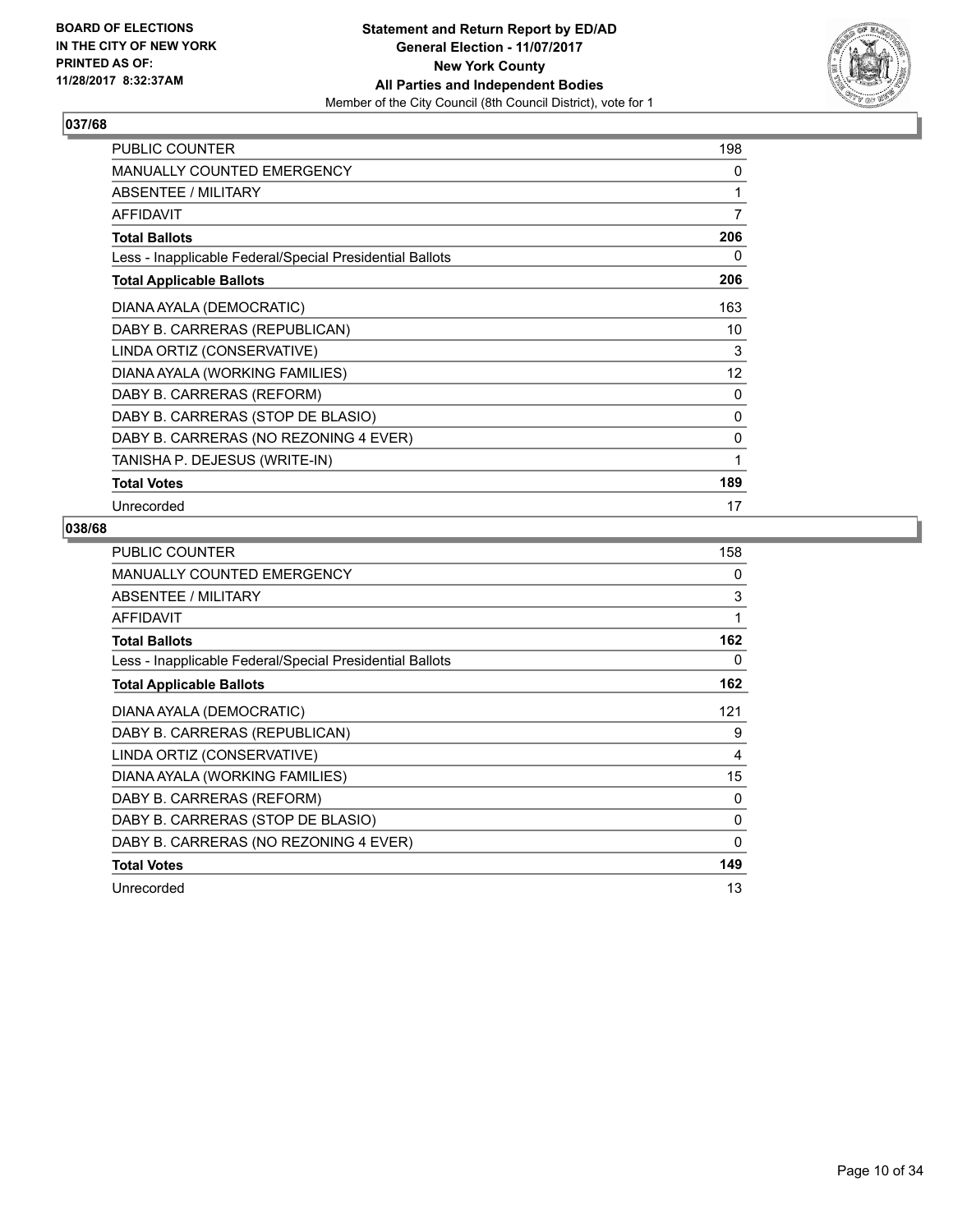

| <b>PUBLIC COUNTER</b>                                    | 194 |
|----------------------------------------------------------|-----|
| <b>MANUALLY COUNTED EMERGENCY</b>                        | 0   |
| ABSENTEE / MILITARY                                      | 2   |
| AFFIDAVIT                                                | 3   |
| <b>Total Ballots</b>                                     | 199 |
| Less - Inapplicable Federal/Special Presidential Ballots | 0   |
| <b>Total Applicable Ballots</b>                          | 199 |
| DIANA AYALA (DEMOCRATIC)                                 | 155 |
| DABY B. CARRERAS (REPUBLICAN)                            | 10  |
| LINDA ORTIZ (CONSERVATIVE)                               | 4   |
| DIANA AYALA (WORKING FAMILIES)                           | 12  |
| DABY B. CARRERAS (REFORM)                                | 0   |
| DABY B. CARRERAS (STOP DE BLASIO)                        | 0   |
| DABY B. CARRERAS (NO REZONING 4 EVER)                    | 1   |
| <b>Total Votes</b>                                       | 182 |
| Unrecorded                                               | 17  |

| <b>PUBLIC COUNTER</b>                                    | 193            |
|----------------------------------------------------------|----------------|
| <b>MANUALLY COUNTED EMERGENCY</b>                        | 0              |
| ABSENTEE / MILITARY                                      | 8              |
| <b>AFFIDAVIT</b>                                         | 1              |
| <b>Total Ballots</b>                                     | 202            |
| Less - Inapplicable Federal/Special Presidential Ballots | 0              |
| <b>Total Applicable Ballots</b>                          | 202            |
| DIANA AYALA (DEMOCRATIC)                                 | 154            |
| DABY B. CARRERAS (REPUBLICAN)                            | 9              |
| LINDA ORTIZ (CONSERVATIVE)                               | 13             |
| DIANA AYALA (WORKING FAMILIES)                           | $\overline{2}$ |
| DABY B. CARRERAS (REFORM)                                | 0              |
| DABY B. CARRERAS (STOP DE BLASIO)                        | 0              |
| DABY B. CARRERAS (NO REZONING 4 EVER)                    | 0              |
| <b>Total Votes</b>                                       | 178            |
| Unrecorded                                               | 24             |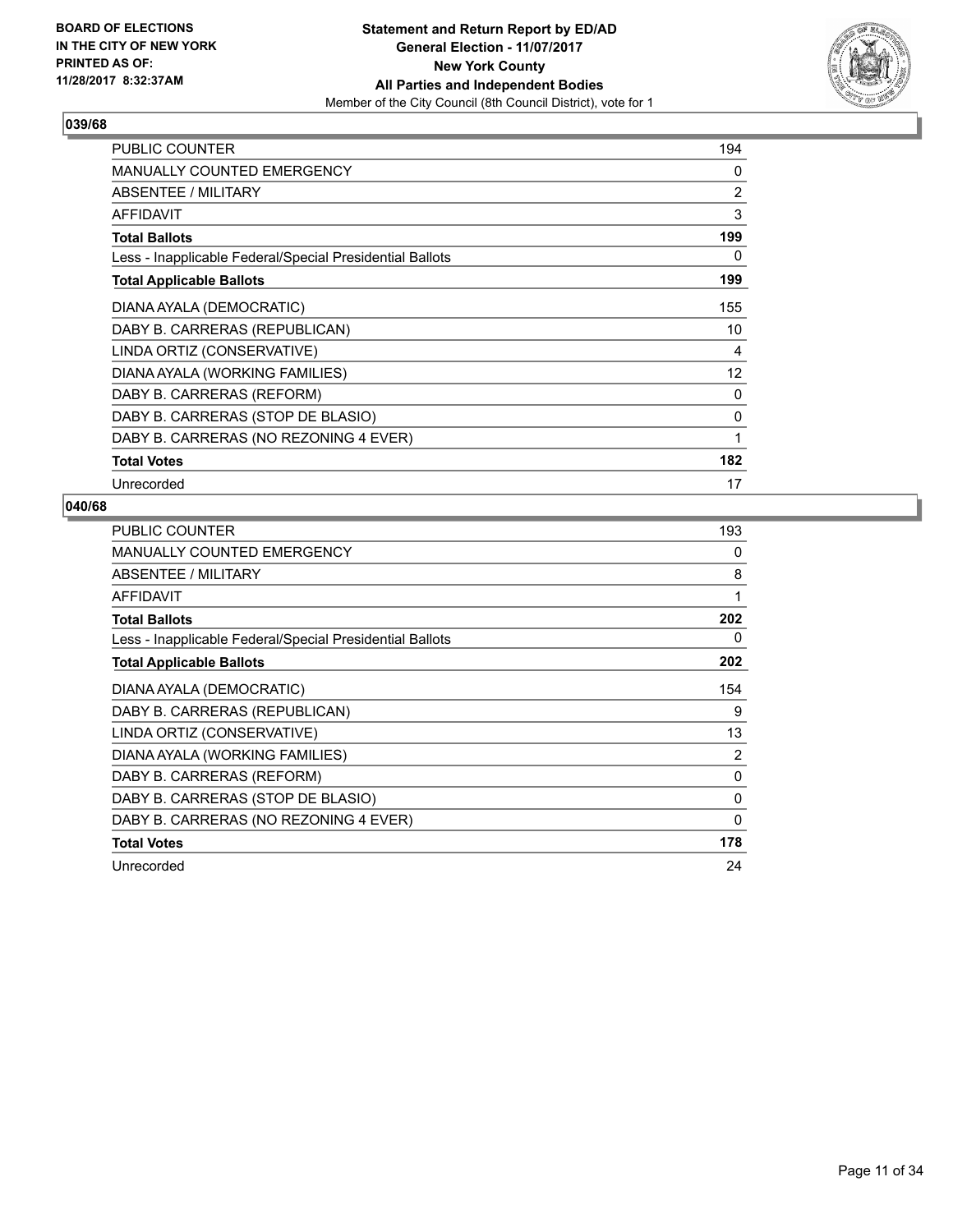

| <b>PUBLIC COUNTER</b>                                    | 239 |
|----------------------------------------------------------|-----|
| <b>MANUALLY COUNTED EMERGENCY</b>                        | 0   |
| <b>ABSENTEE / MILITARY</b>                               | 8   |
| <b>AFFIDAVIT</b>                                         | 1   |
| <b>Total Ballots</b>                                     | 248 |
| Less - Inapplicable Federal/Special Presidential Ballots | 0   |
| <b>Total Applicable Ballots</b>                          | 248 |
| DIANA AYALA (DEMOCRATIC)                                 | 197 |
| DABY B. CARRERAS (REPUBLICAN)                            | 13  |
| LINDA ORTIZ (CONSERVATIVE)                               | 8   |
| DIANA AYALA (WORKING FAMILIES)                           | 10  |
| DABY B. CARRERAS (REFORM)                                | 2   |
| DABY B. CARRERAS (STOP DE BLASIO)                        | 0   |
| DABY B. CARRERAS (NO REZONING 4 EVER)                    | 0   |
| ROBERT T. RODRIGUEZ (WRITE-IN)                           | 1   |
| <b>Total Votes</b>                                       | 231 |
| Unrecorded                                               | 17  |

| <b>PUBLIC COUNTER</b>                                    | 242 |
|----------------------------------------------------------|-----|
| <b>MANUALLY COUNTED EMERGENCY</b>                        | 0   |
| ABSENTEE / MILITARY                                      | 2   |
| AFFIDAVIT                                                | 2   |
| <b>Total Ballots</b>                                     | 246 |
| Less - Inapplicable Federal/Special Presidential Ballots | 0   |
| <b>Total Applicable Ballots</b>                          | 246 |
| DIANA AYALA (DEMOCRATIC)                                 | 189 |
| DABY B. CARRERAS (REPUBLICAN)                            | 17  |
| LINDA ORTIZ (CONSERVATIVE)                               | 7   |
| DIANA AYALA (WORKING FAMILIES)                           | 10  |
| DABY B. CARRERAS (REFORM)                                | 0   |
| DABY B. CARRERAS (STOP DE BLASIO)                        | 0   |
| DABY B. CARRERAS (NO REZONING 4 EVER)                    | 0   |
| UNATTRIBUTABLE WRITE-IN (WRITE-IN)                       | 1   |
| <b>Total Votes</b>                                       | 224 |
| Unrecorded                                               | 22  |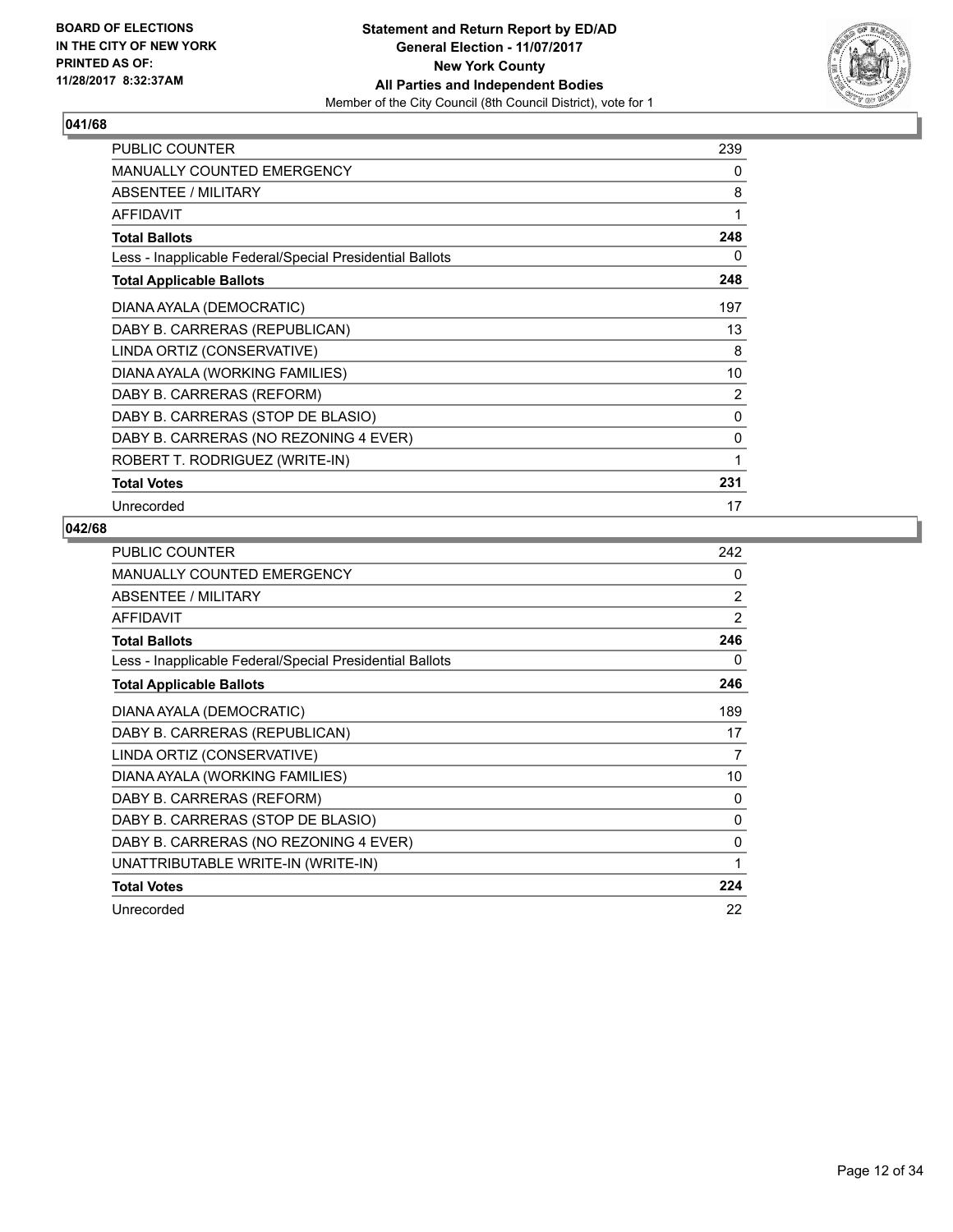

| <b>PUBLIC COUNTER</b>                                    | 204 |
|----------------------------------------------------------|-----|
| <b>MANUALLY COUNTED EMERGENCY</b>                        | 0   |
| <b>ABSENTEE / MILITARY</b>                               | 0   |
| <b>AFFIDAVIT</b>                                         | 4   |
| <b>Total Ballots</b>                                     | 208 |
| Less - Inapplicable Federal/Special Presidential Ballots | 0   |
| <b>Total Applicable Ballots</b>                          | 208 |
| DIANA AYALA (DEMOCRATIC)                                 | 162 |
| DABY B. CARRERAS (REPUBLICAN)                            | 13  |
| LINDA ORTIZ (CONSERVATIVE)                               | 4   |
| DIANA AYALA (WORKING FAMILIES)                           | 10  |
| DABY B. CARRERAS (REFORM)                                | 4   |
| DABY B. CARRERAS (STOP DE BLASIO)                        | 0   |
| DABY B. CARRERAS (NO REZONING 4 EVER)                    | 1   |
| HILLARY CLINTON (WRITE-IN)                               | 1   |
| <b>Total Votes</b>                                       | 195 |
| Unrecorded                                               | 13  |

| <b>PUBLIC COUNTER</b>                                    | 142            |
|----------------------------------------------------------|----------------|
| <b>MANUALLY COUNTED EMERGENCY</b>                        | 0              |
| <b>ABSENTEE / MILITARY</b>                               | 5              |
| AFFIDAVIT                                                | 3              |
| <b>Total Ballots</b>                                     | 150            |
| Less - Inapplicable Federal/Special Presidential Ballots | 0              |
| <b>Total Applicable Ballots</b>                          | 150            |
| DIANA AYALA (DEMOCRATIC)                                 | 105            |
| DABY B. CARRERAS (REPUBLICAN)                            | 6              |
| LINDA ORTIZ (CONSERVATIVE)                               | $\overline{7}$ |
| DIANA AYALA (WORKING FAMILIES)                           | 9              |
| DABY B. CARRERAS (REFORM)                                | 1              |
| DABY B. CARRERAS (STOP DE BLASIO)                        | 1              |
| DABY B. CARRERAS (NO REZONING 4 EVER)                    | 0              |
| <b>Total Votes</b>                                       | 129            |
| Unrecorded                                               | 21             |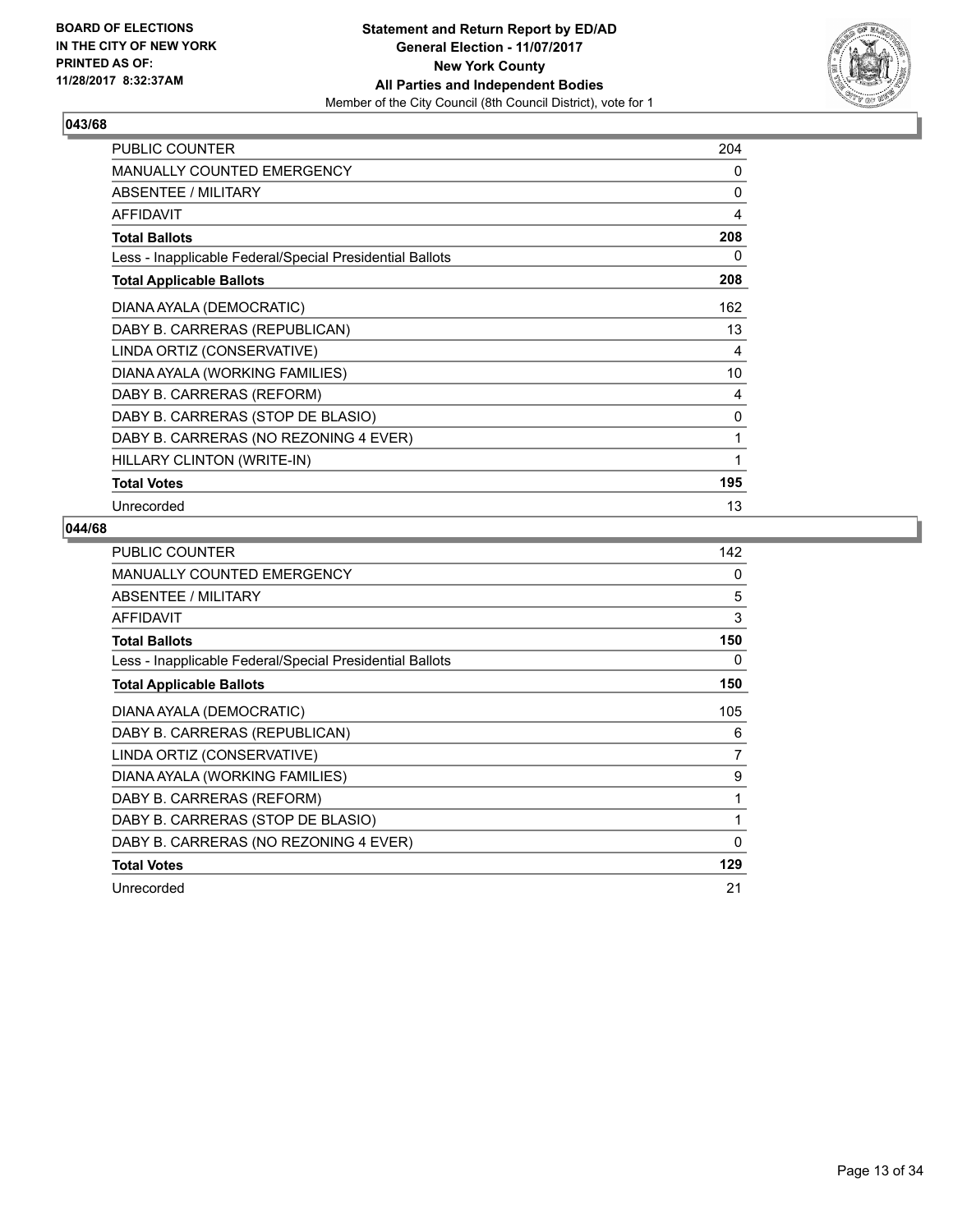

| <b>PUBLIC COUNTER</b>                                    | 84 |
|----------------------------------------------------------|----|
| <b>MANUALLY COUNTED EMERGENCY</b>                        | 0  |
| ABSENTEE / MILITARY                                      | 3  |
| <b>AFFIDAVIT</b>                                         | 0  |
| <b>Total Ballots</b>                                     | 87 |
| Less - Inapplicable Federal/Special Presidential Ballots | 0  |
| <b>Total Applicable Ballots</b>                          | 87 |
| DIANA AYALA (DEMOCRATIC)                                 | 65 |
| DABY B. CARRERAS (REPUBLICAN)                            | 2  |
| LINDA ORTIZ (CONSERVATIVE)                               | 4  |
| DIANA AYALA (WORKING FAMILIES)                           | 7  |
| DABY B. CARRERAS (REFORM)                                | 0  |
| DABY B. CARRERAS (STOP DE BLASIO)                        | 0  |
| DABY B. CARRERAS (NO REZONING 4 EVER)                    | 0  |
| <b>Total Votes</b>                                       | 78 |
| Unrecorded                                               | 9  |

| <b>PUBLIC COUNTER</b>                                    | 221 |
|----------------------------------------------------------|-----|
| MANUALLY COUNTED EMERGENCY                               | 0   |
| ABSENTEE / MILITARY                                      | 4   |
| AFFIDAVIT                                                | 4   |
| <b>Total Ballots</b>                                     | 229 |
| Less - Inapplicable Federal/Special Presidential Ballots | 0   |
| <b>Total Applicable Ballots</b>                          | 229 |
| DIANA AYALA (DEMOCRATIC)                                 | 168 |
| DABY B. CARRERAS (REPUBLICAN)                            | 16  |
| LINDA ORTIZ (CONSERVATIVE)                               | 16  |
| DIANA AYALA (WORKING FAMILIES)                           | 13  |
| DABY B. CARRERAS (REFORM)                                | 0   |
| DABY B. CARRERAS (STOP DE BLASIO)                        | 0   |
| DABY B. CARRERAS (NO REZONING 4 EVER)                    | 0   |
| <b>Total Votes</b>                                       | 213 |
| Unrecorded                                               | 16  |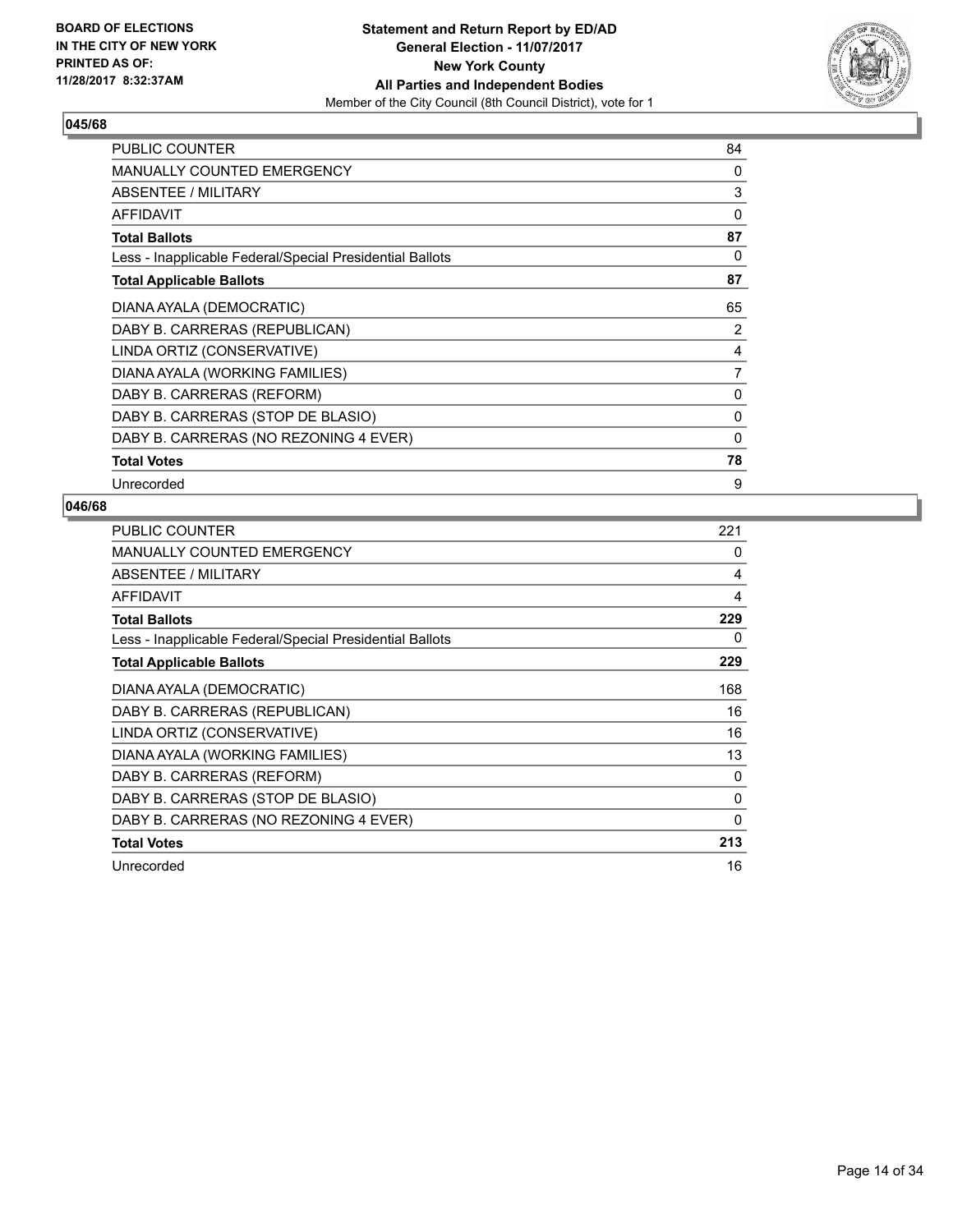

| <b>PUBLIC COUNTER</b>                                    | 126          |
|----------------------------------------------------------|--------------|
| <b>MANUALLY COUNTED EMERGENCY</b>                        | 0            |
| ABSENTEE / MILITARY                                      | 5            |
| <b>AFFIDAVIT</b>                                         | 0            |
| <b>Total Ballots</b>                                     | 131          |
| Less - Inapplicable Federal/Special Presidential Ballots | 0            |
| <b>Total Applicable Ballots</b>                          | 131          |
| DIANA AYALA (DEMOCRATIC)                                 | 108          |
| DABY B. CARRERAS (REPUBLICAN)                            | 1            |
| LINDA ORTIZ (CONSERVATIVE)                               | 4            |
| DIANA AYALA (WORKING FAMILIES)                           | 4            |
| DABY B. CARRERAS (REFORM)                                | 0            |
| DABY B. CARRERAS (STOP DE BLASIO)                        | 0            |
| DABY B. CARRERAS (NO REZONING 4 EVER)                    | $\mathbf{0}$ |
| <b>Total Votes</b>                                       | 117          |
| Unrecorded                                               | 14           |

| PUBLIC COUNTER                                           | 145      |
|----------------------------------------------------------|----------|
| <b>MANUALLY COUNTED EMERGENCY</b>                        | $\Omega$ |
| ABSENTEE / MILITARY                                      | 3        |
| <b>AFFIDAVIT</b>                                         | 4        |
| <b>Total Ballots</b>                                     | 152      |
| Less - Inapplicable Federal/Special Presidential Ballots | 0        |
| <b>Total Applicable Ballots</b>                          | 152      |
| DIANA AYALA (DEMOCRATIC)                                 | 120      |
| DABY B. CARRERAS (REPUBLICAN)                            | 4        |
| LINDA ORTIZ (CONSERVATIVE)                               | 7        |
| DIANA AYALA (WORKING FAMILIES)                           | 4        |
| DABY B. CARRERAS (REFORM)                                | $\Omega$ |
| DABY B. CARRERAS (STOP DE BLASIO)                        | 0        |
| DABY B. CARRERAS (NO REZONING 4 EVER)                    | 1        |
| EMILY M. RAMOS (WRITE-IN)                                | 1        |
| <b>Total Votes</b>                                       | 137      |
| Unrecorded                                               | 15       |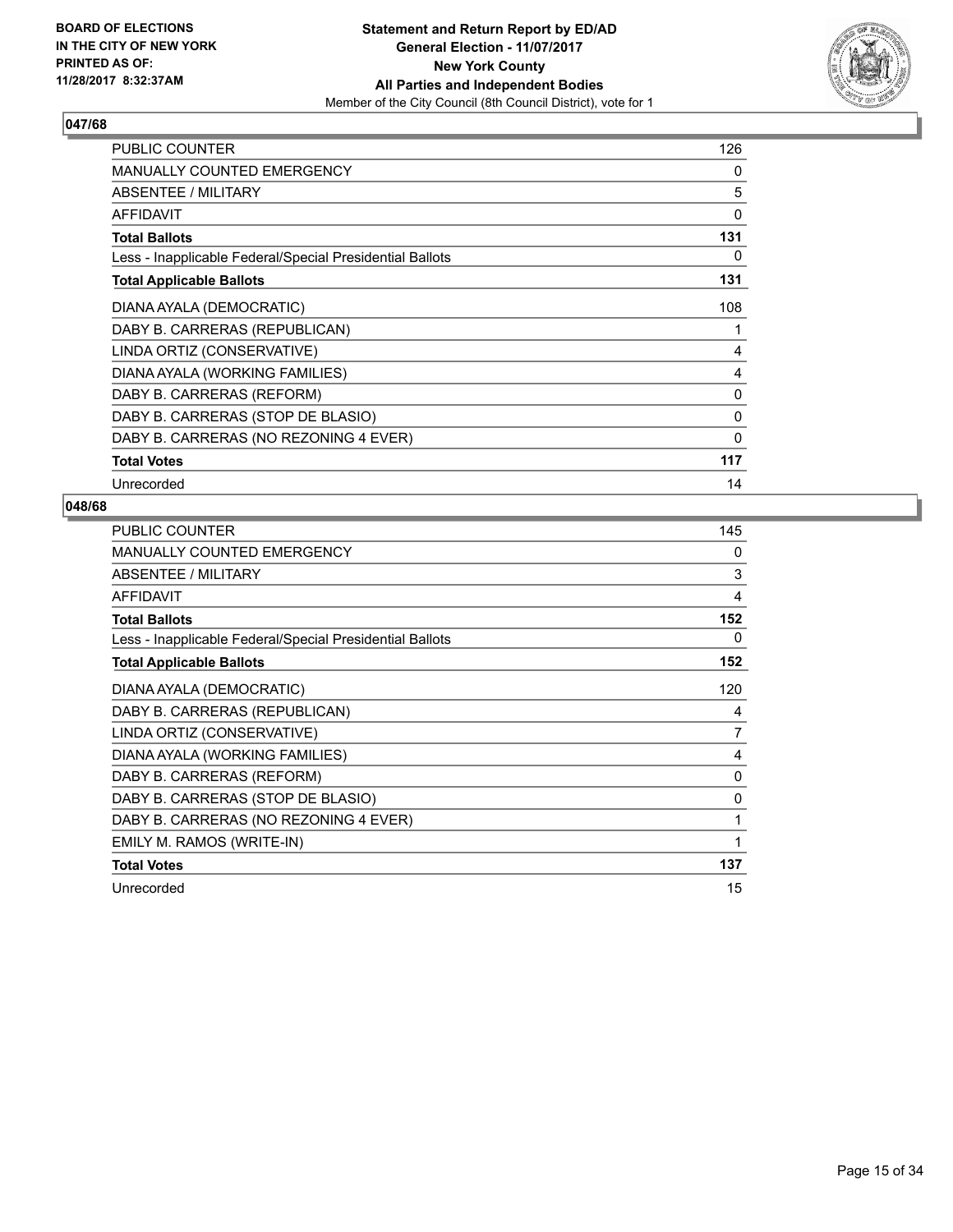

| <b>PUBLIC COUNTER</b>                                    | 141          |
|----------------------------------------------------------|--------------|
| <b>MANUALLY COUNTED EMERGENCY</b>                        | 0            |
| ABSENTEE / MILITARY                                      | 2            |
| <b>AFFIDAVIT</b>                                         | 1            |
| <b>Total Ballots</b>                                     | 144          |
| Less - Inapplicable Federal/Special Presidential Ballots | 0            |
| <b>Total Applicable Ballots</b>                          | 144          |
| DIANA AYALA (DEMOCRATIC)                                 | 114          |
| DABY B. CARRERAS (REPUBLICAN)                            | 3            |
| LINDA ORTIZ (CONSERVATIVE)                               | 6            |
| DIANA AYALA (WORKING FAMILIES)                           | 3            |
| DABY B. CARRERAS (REFORM)                                | 0            |
| DABY B. CARRERAS (STOP DE BLASIO)                        | 0            |
| DABY B. CARRERAS (NO REZONING 4 EVER)                    | $\mathbf{0}$ |
| <b>Total Votes</b>                                       | 126          |
| Unrecorded                                               | 18           |

| <b>PUBLIC COUNTER</b>                                    | 235 |
|----------------------------------------------------------|-----|
| <b>MANUALLY COUNTED EMERGENCY</b>                        | 0   |
| ABSENTEE / MILITARY                                      | 7   |
| <b>AFFIDAVIT</b>                                         | 0   |
| <b>Total Ballots</b>                                     | 242 |
| Less - Inapplicable Federal/Special Presidential Ballots | 0   |
| <b>Total Applicable Ballots</b>                          | 242 |
| DIANA AYALA (DEMOCRATIC)                                 | 196 |
| DABY B. CARRERAS (REPUBLICAN)                            | 4   |
| LINDA ORTIZ (CONSERVATIVE)                               | 5   |
| DIANA AYALA (WORKING FAMILIES)                           | 7   |
| DABY B. CARRERAS (REFORM)                                | 1   |
| DABY B. CARRERAS (STOP DE BLASIO)                        | 1   |
| DABY B. CARRERAS (NO REZONING 4 EVER)                    | 0   |
| ROBERT RODRIGUEZ (WRITE-IN)                              | 1   |
| <b>Total Votes</b>                                       | 215 |
| Unrecorded                                               | 27  |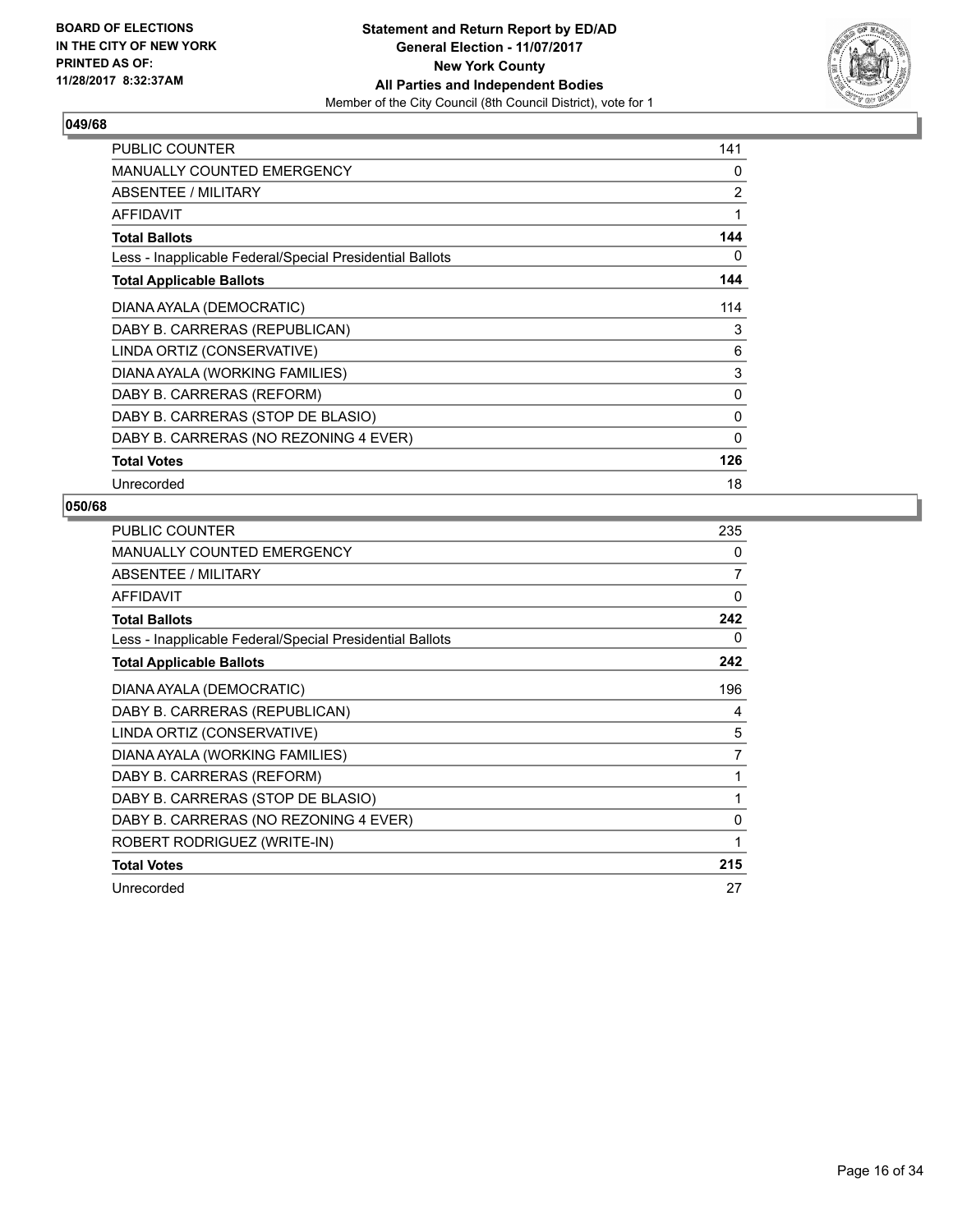

| <b>PUBLIC COUNTER</b>                                    | 195 |
|----------------------------------------------------------|-----|
| <b>MANUALLY COUNTED EMERGENCY</b>                        | 0   |
| ABSENTEE / MILITARY                                      | 6   |
| <b>AFFIDAVIT</b>                                         | 1   |
| <b>Total Ballots</b>                                     | 202 |
| Less - Inapplicable Federal/Special Presidential Ballots | 0   |
| <b>Total Applicable Ballots</b>                          | 202 |
| DIANA AYALA (DEMOCRATIC)                                 | 135 |
| DABY B. CARRERAS (REPUBLICAN)                            | 17  |
| LINDA ORTIZ (CONSERVATIVE)                               | 4   |
| DIANA AYALA (WORKING FAMILIES)                           | 6   |
| DABY B. CARRERAS (REFORM)                                | 0   |
| DABY B. CARRERAS (STOP DE BLASIO)                        | 0   |
| DABY B. CARRERAS (NO REZONING 4 EVER)                    | 2   |
| <b>Total Votes</b>                                       | 164 |
| Unrecorded                                               | 38  |

| <b>PUBLIC COUNTER</b>                                    | 249          |
|----------------------------------------------------------|--------------|
| MANUALLY COUNTED EMERGENCY                               | 0            |
| ABSENTEE / MILITARY                                      | 6            |
| <b>AFFIDAVIT</b>                                         | 1            |
| <b>Total Ballots</b>                                     | 256          |
| Less - Inapplicable Federal/Special Presidential Ballots | 0            |
| <b>Total Applicable Ballots</b>                          | 256          |
| DIANA AYALA (DEMOCRATIC)                                 | 186          |
| DABY B. CARRERAS (REPUBLICAN)                            | 13           |
| LINDA ORTIZ (CONSERVATIVE)                               | 8            |
| DIANA AYALA (WORKING FAMILIES)                           | 11           |
| DABY B. CARRERAS (REFORM)                                | 1            |
| DABY B. CARRERAS (STOP DE BLASIO)                        | $\mathbf{1}$ |
| DABY B. CARRERAS (NO REZONING 4 EVER)                    | $\mathbf{0}$ |
| ROBERT RODRIGUEZ (WRITE-IN)                              | 1            |
| SEAN ROLLE (WRITE-IN)                                    | 1            |
| <b>Total Votes</b>                                       | 222          |
| Unrecorded                                               | 34           |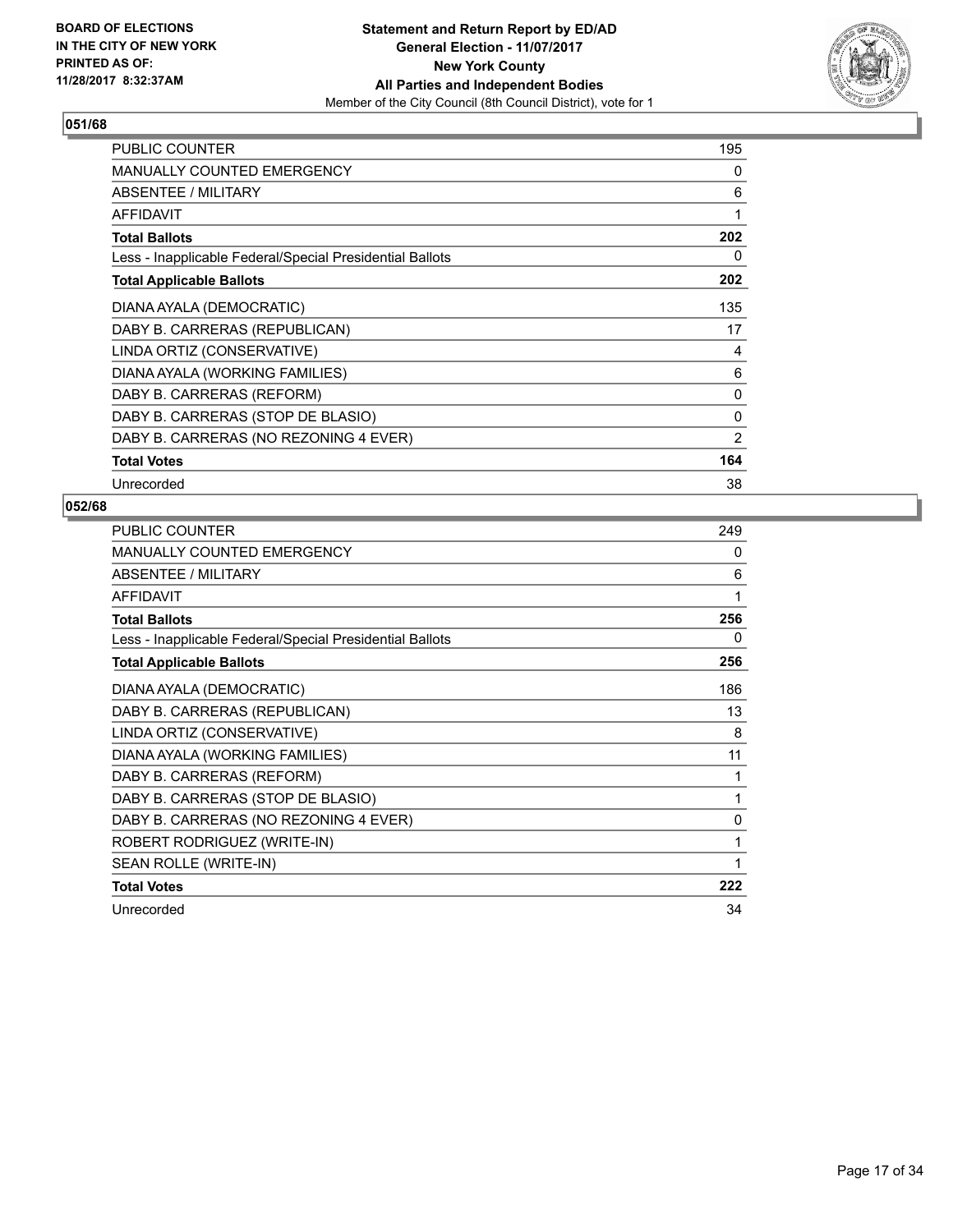

| <b>PUBLIC COUNTER</b>                                    | 172 |
|----------------------------------------------------------|-----|
| <b>MANUALLY COUNTED EMERGENCY</b>                        | 0   |
| ABSENTEE / MILITARY                                      | 4   |
| AFFIDAVIT                                                | 1   |
| <b>Total Ballots</b>                                     | 177 |
| Less - Inapplicable Federal/Special Presidential Ballots | 0   |
| <b>Total Applicable Ballots</b>                          | 177 |
| DIANA AYALA (DEMOCRATIC)                                 | 141 |
| DABY B. CARRERAS (REPUBLICAN)                            | 2   |
| LINDA ORTIZ (CONSERVATIVE)                               | 7   |
| DIANA AYALA (WORKING FAMILIES)                           | 6   |
| DABY B. CARRERAS (REFORM)                                | 3   |
| DABY B. CARRERAS (STOP DE BLASIO)                        | 0   |
| DABY B. CARRERAS (NO REZONING 4 EVER)                    | 1   |
| <b>Total Votes</b>                                       | 160 |
| Unrecorded                                               | 17  |

| <b>PUBLIC COUNTER</b>                                    | 170 |
|----------------------------------------------------------|-----|
| <b>MANUALLY COUNTED EMERGENCY</b>                        | 0   |
| <b>ABSENTEE / MILITARY</b>                               | 4   |
| AFFIDAVIT                                                | 5   |
| <b>Total Ballots</b>                                     | 179 |
| Less - Inapplicable Federal/Special Presidential Ballots | 0   |
| <b>Total Applicable Ballots</b>                          | 179 |
| DIANA AYALA (DEMOCRATIC)                                 | 130 |
| DABY B. CARRERAS (REPUBLICAN)                            | 15  |
| LINDA ORTIZ (CONSERVATIVE)                               | 4   |
| DIANA AYALA (WORKING FAMILIES)                           | 8   |
| DABY B. CARRERAS (REFORM)                                | 5   |
| DABY B. CARRERAS (STOP DE BLASIO)                        | 0   |
| DABY B. CARRERAS (NO REZONING 4 EVER)                    | 0   |
| ROBERT RODRIGUEZ (WRITE-IN)                              | 1   |
| <b>Total Votes</b>                                       | 163 |
| Unrecorded                                               | 16  |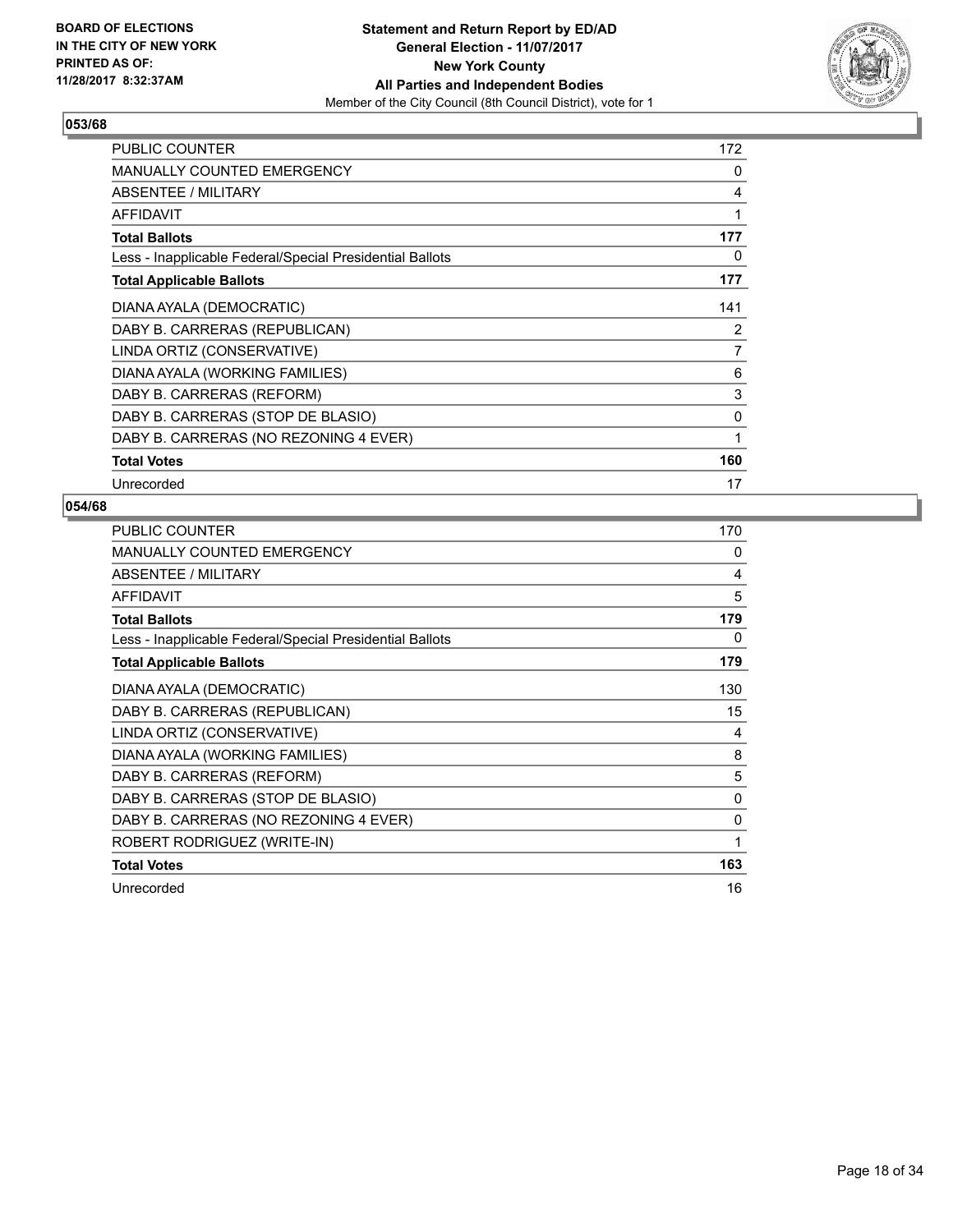

| <b>PUBLIC COUNTER</b>                                    | 230 |
|----------------------------------------------------------|-----|
| MANUALLY COUNTED EMERGENCY                               | 0   |
| <b>ABSENTEE / MILITARY</b>                               | 7   |
| <b>AFFIDAVIT</b>                                         | 1   |
| <b>Total Ballots</b>                                     | 238 |
| Less - Inapplicable Federal/Special Presidential Ballots | 0   |
| <b>Total Applicable Ballots</b>                          | 238 |
| DIANA AYALA (DEMOCRATIC)                                 | 173 |
| DABY B. CARRERAS (REPUBLICAN)                            | 15  |
| LINDA ORTIZ (CONSERVATIVE)                               | 8   |
| DIANA AYALA (WORKING FAMILIES)                           | 18  |
| DABY B. CARRERAS (REFORM)                                | 1   |
| DABY B. CARRERAS (STOP DE BLASIO)                        | 1   |
| DABY B. CARRERAS (NO REZONING 4 EVER)                    | 0   |
| BRANDON CLARK SALERY (WRITE-IN)                          | 1   |
| <b>Total Votes</b>                                       | 217 |
| Unrecorded                                               | 21  |

| <b>PUBLIC COUNTER</b>                                    | 145            |
|----------------------------------------------------------|----------------|
| <b>MANUALLY COUNTED EMERGENCY</b>                        | 0              |
| ABSENTEE / MILITARY                                      | 9              |
| <b>AFFIDAVIT</b>                                         | $\overline{2}$ |
| <b>Total Ballots</b>                                     | 156            |
| Less - Inapplicable Federal/Special Presidential Ballots | 0              |
| <b>Total Applicable Ballots</b>                          | 156            |
| DIANA AYALA (DEMOCRATIC)                                 | 119            |
| DABY B. CARRERAS (REPUBLICAN)                            | 2              |
| LINDA ORTIZ (CONSERVATIVE)                               | 2              |
| DIANA AYALA (WORKING FAMILIES)                           | 15             |
| DABY B. CARRERAS (REFORM)                                | 1              |
| DABY B. CARRERAS (STOP DE BLASIO)                        | 0              |
| DABY B. CARRERAS (NO REZONING 4 EVER)                    | 1              |
| FLORINDO J. TRONCELLITI (WRITE-IN)                       | 1              |
| ROBERT RODRIGUEZ (WRITE-IN)                              | 1              |
| <b>Total Votes</b>                                       | 142            |
| Unrecorded                                               | 14             |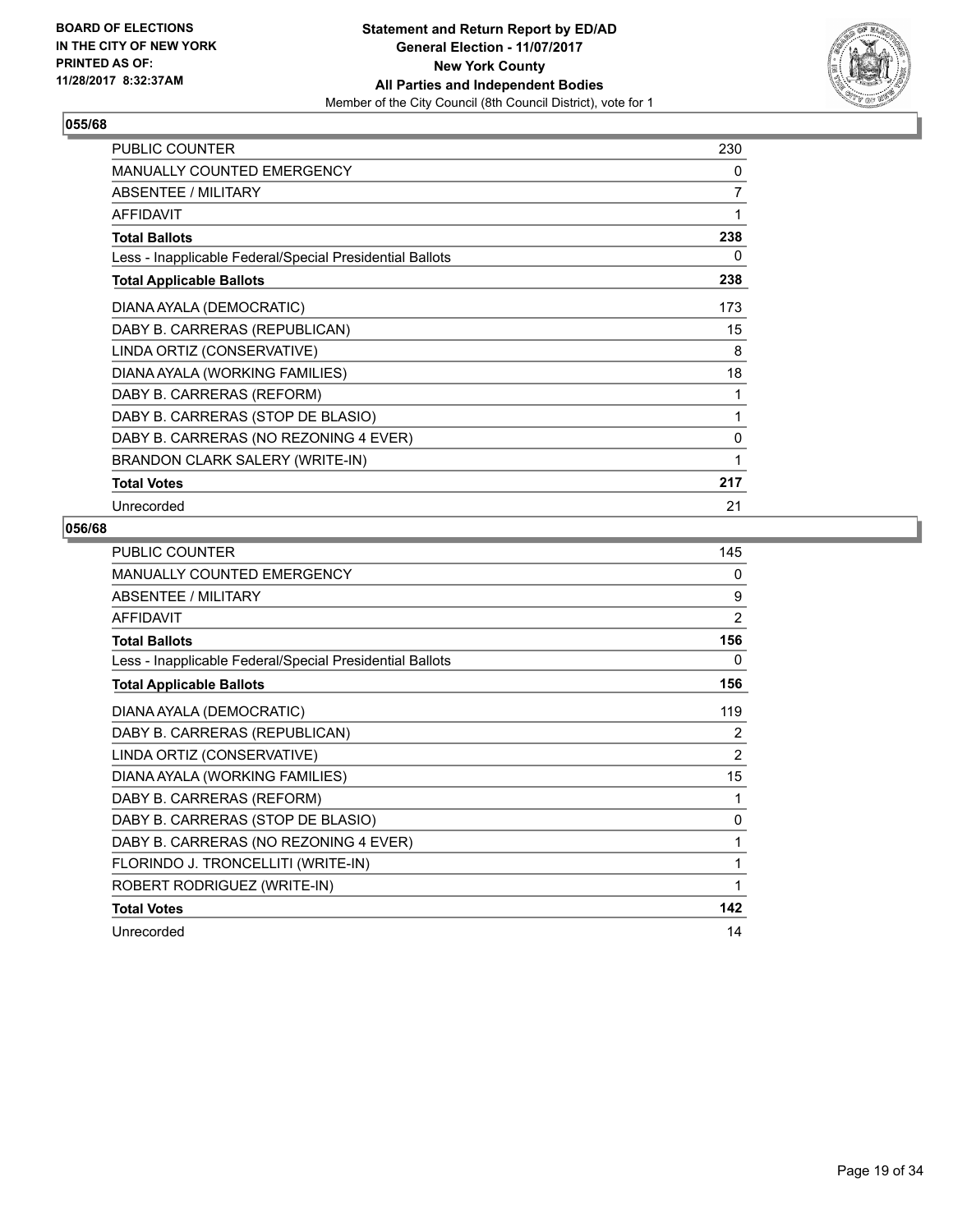

| <b>PUBLIC COUNTER</b>                                    | 132          |
|----------------------------------------------------------|--------------|
| <b>MANUALLY COUNTED EMERGENCY</b>                        | 0            |
| ABSENTEE / MILITARY                                      | 3            |
| <b>AFFIDAVIT</b>                                         | 1            |
| <b>Total Ballots</b>                                     | 136          |
| Less - Inapplicable Federal/Special Presidential Ballots | 0            |
| <b>Total Applicable Ballots</b>                          | 136          |
| DIANA AYALA (DEMOCRATIC)                                 | 108          |
| DABY B. CARRERAS (REPUBLICAN)                            | 4            |
| LINDA ORTIZ (CONSERVATIVE)                               | 2            |
| DIANA AYALA (WORKING FAMILIES)                           | 8            |
| DABY B. CARRERAS (REFORM)                                | 0            |
| DABY B. CARRERAS (STOP DE BLASIO)                        | 1            |
| DABY B. CARRERAS (NO REZONING 4 EVER)                    | $\mathbf{0}$ |
| <b>Total Votes</b>                                       | 123          |
| Unrecorded                                               | 13           |

| <b>PUBLIC COUNTER</b>                                    | 112            |
|----------------------------------------------------------|----------------|
| <b>MANUALLY COUNTED EMERGENCY</b>                        | 0              |
| ABSENTEE / MILITARY                                      | $\overline{2}$ |
| AFFIDAVIT                                                | 0              |
| <b>Total Ballots</b>                                     | 114            |
| Less - Inapplicable Federal/Special Presidential Ballots | 0              |
| <b>Total Applicable Ballots</b>                          | 114            |
| DIANA AYALA (DEMOCRATIC)                                 | 81             |
| DABY B. CARRERAS (REPUBLICAN)                            | 2              |
| LINDA ORTIZ (CONSERVATIVE)                               | 5              |
| DIANA AYALA (WORKING FAMILIES)                           | 3              |
| DABY B. CARRERAS (REFORM)                                | 0              |
| DABY B. CARRERAS (STOP DE BLASIO)                        | 0              |
| DABY B. CARRERAS (NO REZONING 4 EVER)                    | 0              |
| <b>Total Votes</b>                                       | 91             |
| Unrecorded                                               | 23             |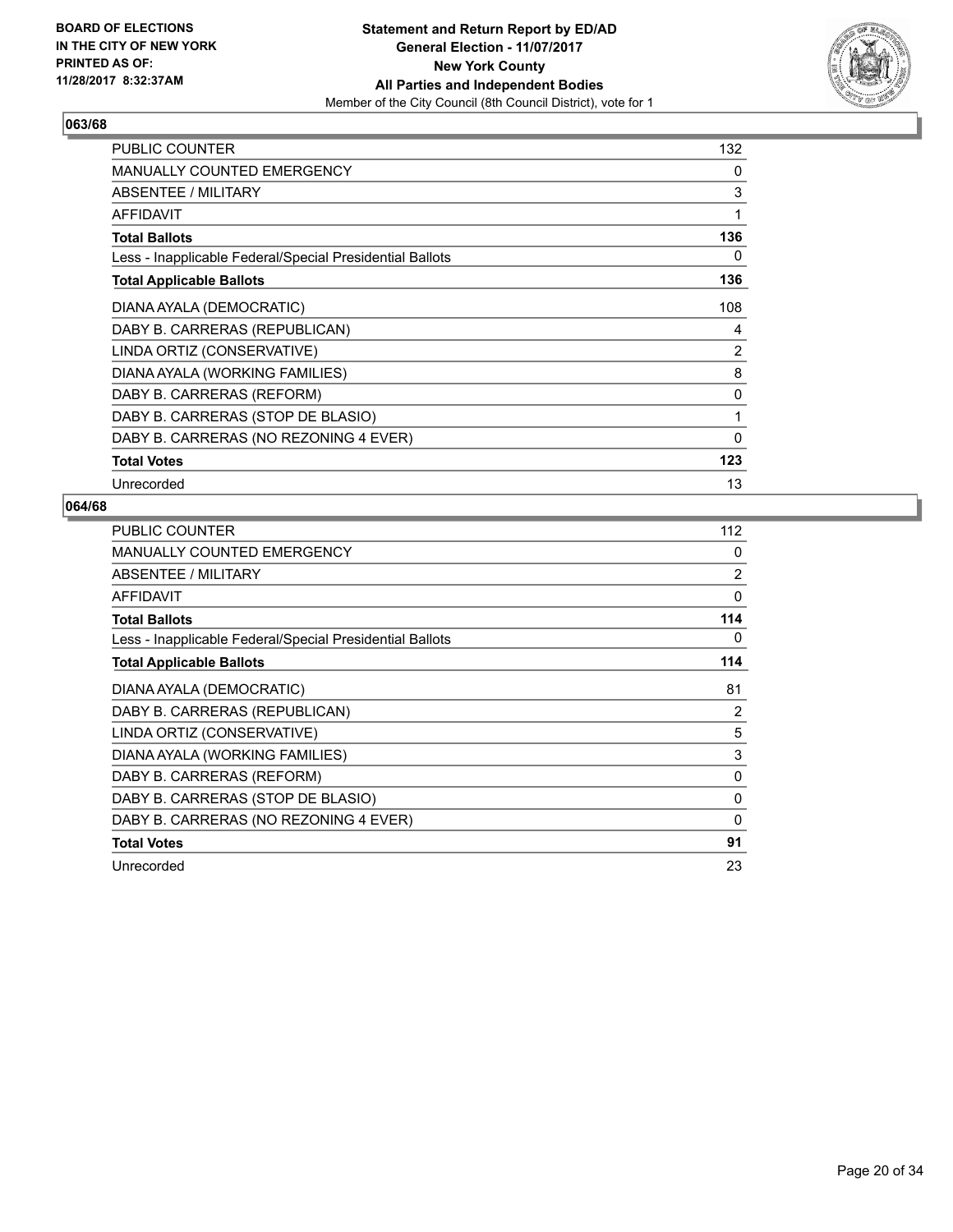

| <b>PUBLIC COUNTER</b>                                    | 129          |
|----------------------------------------------------------|--------------|
| <b>MANUALLY COUNTED EMERGENCY</b>                        | 0            |
| ABSENTEE / MILITARY                                      | 1            |
| <b>AFFIDAVIT</b>                                         | 4            |
| <b>Total Ballots</b>                                     | 134          |
| Less - Inapplicable Federal/Special Presidential Ballots | 0            |
| <b>Total Applicable Ballots</b>                          | 134          |
| DIANA AYALA (DEMOCRATIC)                                 | 103          |
| DABY B. CARRERAS (REPUBLICAN)                            | 7            |
| LINDA ORTIZ (CONSERVATIVE)                               | 5            |
| DIANA AYALA (WORKING FAMILIES)                           | 4            |
| DABY B. CARRERAS (REFORM)                                | 0            |
| DABY B. CARRERAS (STOP DE BLASIO)                        | 0            |
| DABY B. CARRERAS (NO REZONING 4 EVER)                    | $\mathbf{0}$ |
| <b>Total Votes</b>                                       | 119          |
| Unrecorded                                               | 15           |

| <b>PUBLIC COUNTER</b>                                    | 203            |
|----------------------------------------------------------|----------------|
| <b>MANUALLY COUNTED EMERGENCY</b>                        | 0              |
| ABSENTEE / MILITARY                                      | 8              |
| <b>AFFIDAVIT</b>                                         | 1              |
| <b>Total Ballots</b>                                     | 212            |
| Less - Inapplicable Federal/Special Presidential Ballots | 0              |
| <b>Total Applicable Ballots</b>                          | 212            |
| DIANA AYALA (DEMOCRATIC)                                 | 170            |
| DABY B. CARRERAS (REPUBLICAN)                            | 4              |
| LINDA ORTIZ (CONSERVATIVE)                               | 9              |
| DIANA AYALA (WORKING FAMILIES)                           | 6              |
| DABY B. CARRERAS (REFORM)                                | $\overline{2}$ |
| DABY B. CARRERAS (STOP DE BLASIO)                        | 0              |
| DABY B. CARRERAS (NO REZONING 4 EVER)                    | $\Omega$       |
| UNATTRIBUTABLE WRITE-IN (WRITE-IN)                       | 1              |
| <b>Total Votes</b>                                       | 192            |
| Unrecorded                                               | 20             |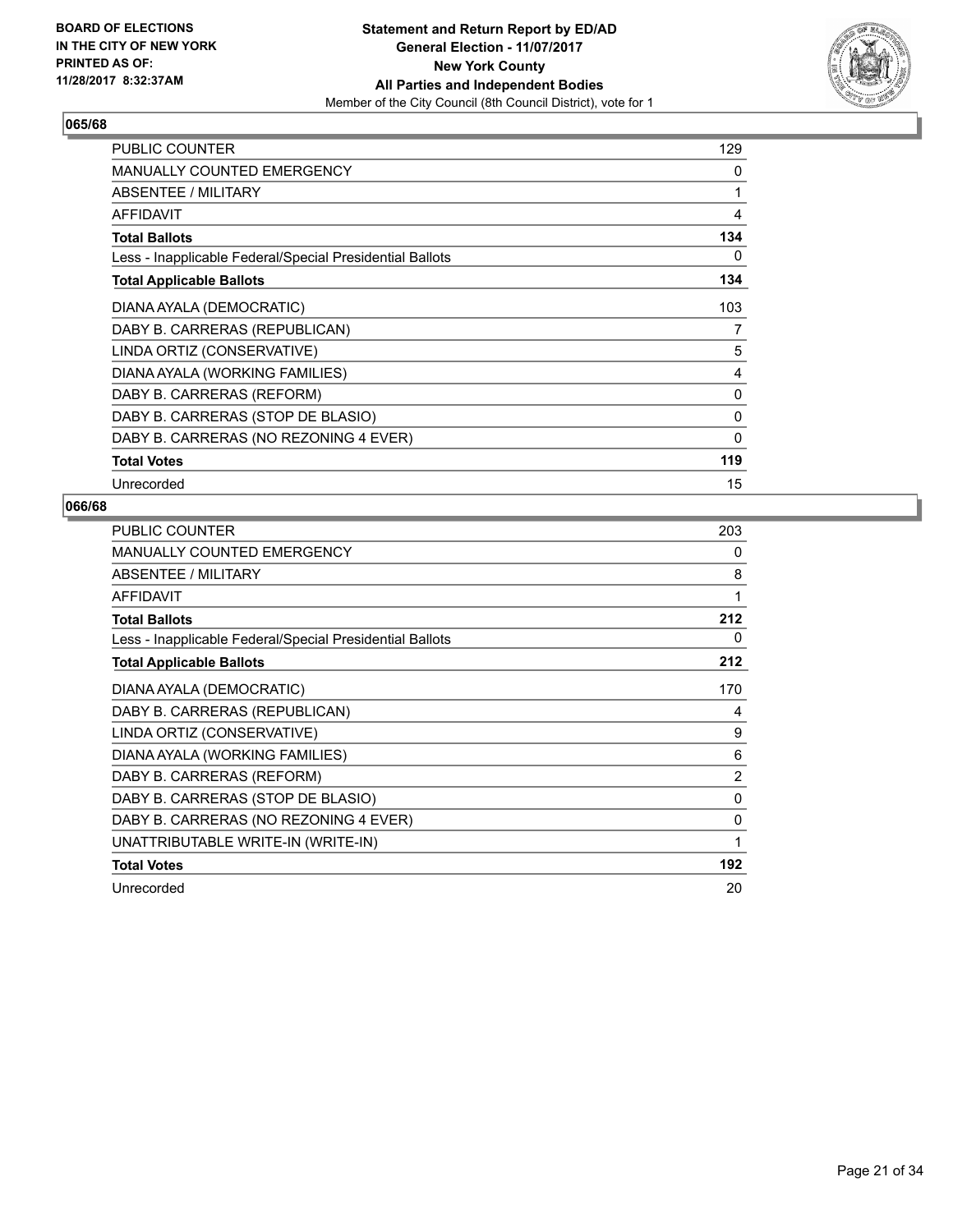

| PUBLIC COUNTER                                           | 99           |
|----------------------------------------------------------|--------------|
| <b>MANUALLY COUNTED EMERGENCY</b>                        | 0            |
| ABSENTEE / MILITARY                                      | 5            |
| AFFIDAVIT                                                | 0            |
| <b>Total Ballots</b>                                     | 104          |
| Less - Inapplicable Federal/Special Presidential Ballots | 0            |
| <b>Total Applicable Ballots</b>                          | 104          |
| DIANA AYALA (DEMOCRATIC)                                 | 89           |
| DABY B. CARRERAS (REPUBLICAN)                            | 2            |
| LINDA ORTIZ (CONSERVATIVE)                               | 2            |
| DIANA AYALA (WORKING FAMILIES)                           | 4            |
| DABY B. CARRERAS (REFORM)                                | $\mathbf{0}$ |
| DABY B. CARRERAS (STOP DE BLASIO)                        | 0            |
| DABY B. CARRERAS (NO REZONING 4 EVER)                    | 0            |
| <b>Total Votes</b>                                       | 97           |
| Unrecorded                                               | 7            |

| <b>PUBLIC COUNTER</b>                                    | 120      |
|----------------------------------------------------------|----------|
| <b>MANUALLY COUNTED EMERGENCY</b>                        | 0        |
| ABSENTEE / MILITARY                                      | 4        |
| <b>AFFIDAVIT</b>                                         | 1        |
| <b>Total Ballots</b>                                     | 125      |
| Less - Inapplicable Federal/Special Presidential Ballots | 0        |
| <b>Total Applicable Ballots</b>                          | 125      |
| DIANA AYALA (DEMOCRATIC)                                 | 90       |
| DABY B. CARRERAS (REPUBLICAN)                            | 6        |
| LINDA ORTIZ (CONSERVATIVE)                               | 7        |
| DIANA AYALA (WORKING FAMILIES)                           | 5        |
| DABY B. CARRERAS (REFORM)                                | 0        |
| DABY B. CARRERAS (STOP DE BLASIO)                        | $\Omega$ |
| DABY B. CARRERAS (NO REZONING 4 EVER)                    | 0        |
| <b>Total Votes</b>                                       | 108      |
| Unrecorded                                               | 17       |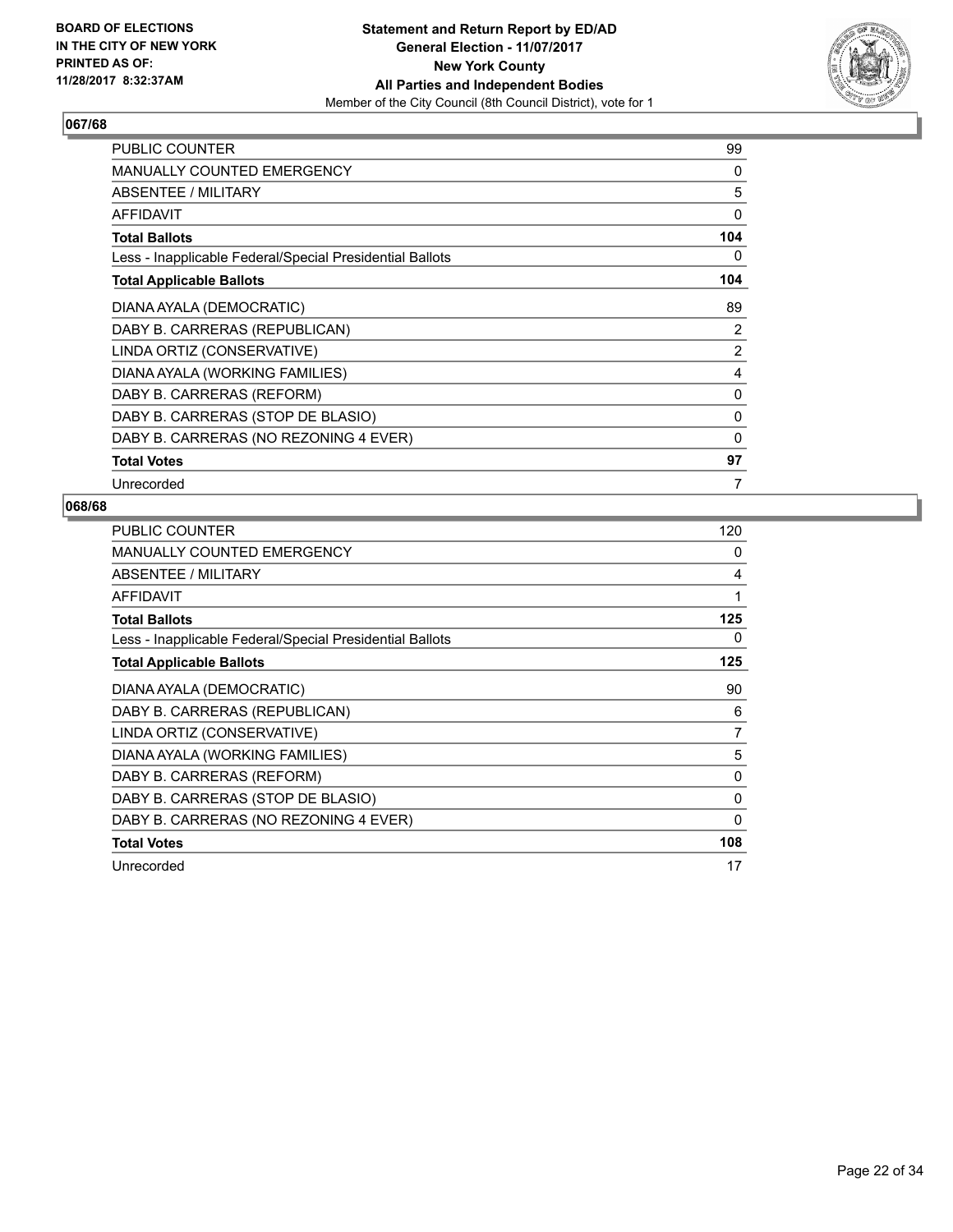

| <b>PUBLIC COUNTER</b>                                    | 173 |
|----------------------------------------------------------|-----|
| <b>MANUALLY COUNTED EMERGENCY</b>                        | 0   |
| ABSENTEE / MILITARY                                      | 3   |
| <b>AFFIDAVIT</b>                                         | 0   |
| <b>Total Ballots</b>                                     | 176 |
| Less - Inapplicable Federal/Special Presidential Ballots | 0   |
| <b>Total Applicable Ballots</b>                          | 176 |
| DIANA AYALA (DEMOCRATIC)                                 | 134 |
| DABY B. CARRERAS (REPUBLICAN)                            | 11  |
| LINDA ORTIZ (CONSERVATIVE)                               | 8   |
| DIANA AYALA (WORKING FAMILIES)                           | 5   |
| DABY B. CARRERAS (REFORM)                                | 0   |
| DABY B. CARRERAS (STOP DE BLASIO)                        | 2   |
| DABY B. CARRERAS (NO REZONING 4 EVER)                    | 0   |
| <b>Total Votes</b>                                       | 160 |
| Unrecorded                                               | 16  |

| <b>PUBLIC COUNTER</b>                                    | 110 |
|----------------------------------------------------------|-----|
| MANUALLY COUNTED EMERGENCY                               | 0   |
| ABSENTEE / MILITARY                                      | 3   |
| AFFIDAVIT                                                | 0   |
| <b>Total Ballots</b>                                     | 113 |
| Less - Inapplicable Federal/Special Presidential Ballots | 0   |
| <b>Total Applicable Ballots</b>                          | 113 |
| DIANA AYALA (DEMOCRATIC)                                 | 91  |
| DABY B. CARRERAS (REPUBLICAN)                            | 7   |
| LINDA ORTIZ (CONSERVATIVE)                               | 3   |
| DIANA AYALA (WORKING FAMILIES)                           | 4   |
| DABY B. CARRERAS (REFORM)                                | 0   |
| DABY B. CARRERAS (STOP DE BLASIO)                        | 0   |
| DABY B. CARRERAS (NO REZONING 4 EVER)                    | 0   |
| <b>Total Votes</b>                                       | 105 |
| Unrecorded                                               | 8   |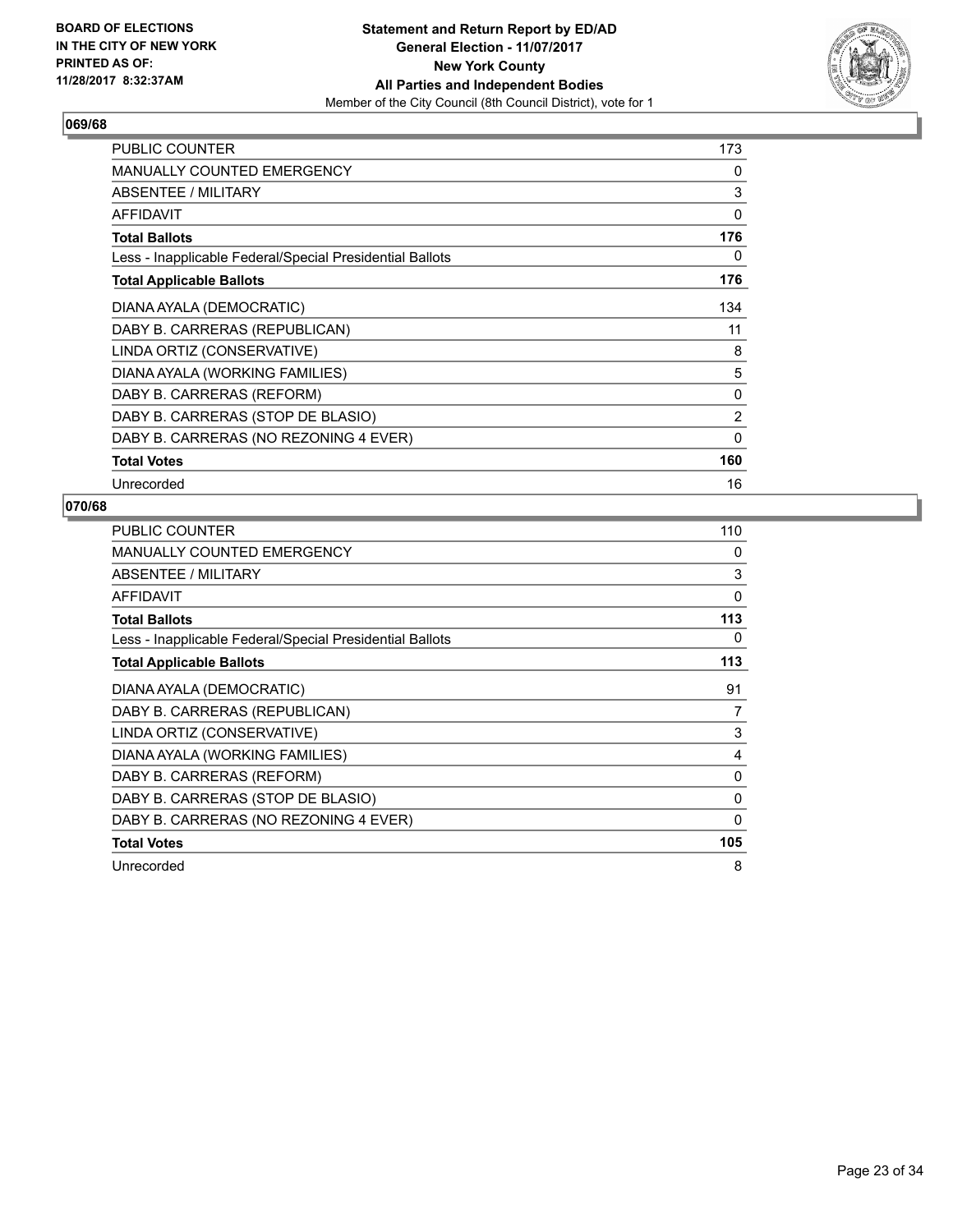

| <b>PUBLIC COUNTER</b>                                    | 163 |
|----------------------------------------------------------|-----|
| <b>MANUALLY COUNTED EMERGENCY</b>                        | 0   |
| ABSENTEE / MILITARY                                      | 4   |
| <b>AFFIDAVIT</b>                                         | 0   |
| <b>Total Ballots</b>                                     | 167 |
| Less - Inapplicable Federal/Special Presidential Ballots | 0   |
| <b>Total Applicable Ballots</b>                          | 167 |
| DIANA AYALA (DEMOCRATIC)                                 | 127 |
| DABY B. CARRERAS (REPUBLICAN)                            | 5   |
| LINDA ORTIZ (CONSERVATIVE)                               | 5   |
| DIANA AYALA (WORKING FAMILIES)                           | 13  |
| DABY B. CARRERAS (REFORM)                                | 0   |
| DABY B. CARRERAS (STOP DE BLASIO)                        | 1   |
| DABY B. CARRERAS (NO REZONING 4 EVER)                    | 0   |
| ROBERT RODRIGUEZ (WRITE-IN)                              | 1   |
| UNATTRIBUTABLE WRITE-IN (WRITE-IN)                       | 1   |
| <b>Total Votes</b>                                       | 153 |
| Unrecorded                                               | 14  |

| <b>PUBLIC COUNTER</b>                                    | 152 |
|----------------------------------------------------------|-----|
| <b>MANUALLY COUNTED EMERGENCY</b>                        | 0   |
| ABSENTEE / MILITARY                                      | 4   |
| <b>AFFIDAVIT</b>                                         | 2   |
| <b>Total Ballots</b>                                     | 158 |
| Less - Inapplicable Federal/Special Presidential Ballots | 0   |
| <b>Total Applicable Ballots</b>                          | 158 |
| DIANA AYALA (DEMOCRATIC)                                 | 121 |
| DABY B. CARRERAS (REPUBLICAN)                            | 11  |
| LINDA ORTIZ (CONSERVATIVE)                               | 4   |
| DIANA AYALA (WORKING FAMILIES)                           | 12  |
| DABY B. CARRERAS (REFORM)                                | 2   |
| DABY B. CARRERAS (STOP DE BLASIO)                        | 0   |
| DABY B. CARRERAS (NO REZONING 4 EVER)                    | 0   |
| RYAN DE LAUREAL (WRITE-IN)                               | 1   |
| <b>Total Votes</b>                                       | 151 |
| Unrecorded                                               | 7   |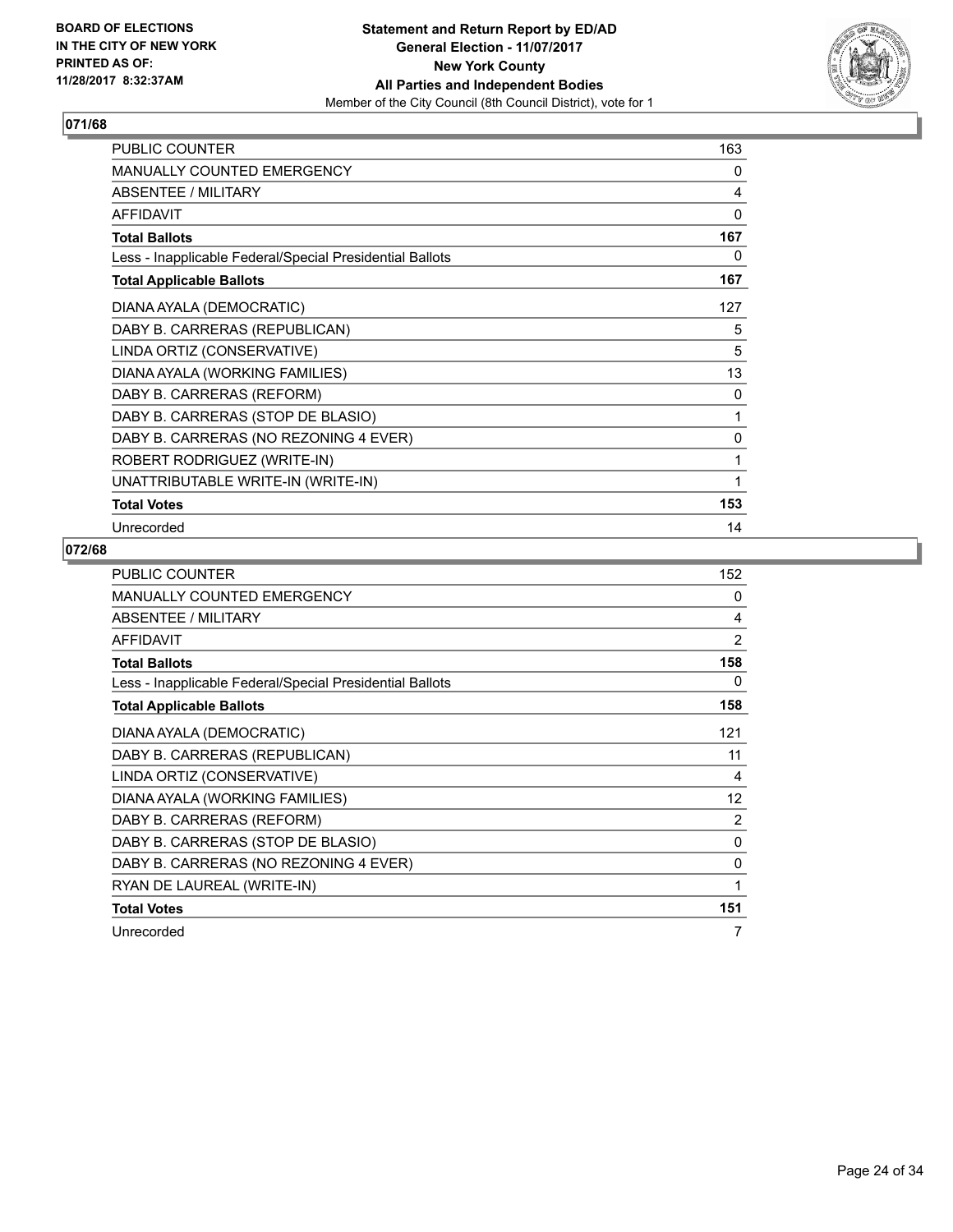

| <b>PUBLIC COUNTER</b>                                    | 164 |
|----------------------------------------------------------|-----|
| <b>MANUALLY COUNTED EMERGENCY</b>                        | 0   |
| ABSENTEE / MILITARY                                      | 8   |
| <b>AFFIDAVIT</b>                                         | 1   |
| <b>Total Ballots</b>                                     | 173 |
| Less - Inapplicable Federal/Special Presidential Ballots | 0   |
| <b>Total Applicable Ballots</b>                          | 173 |
| DIANA AYALA (DEMOCRATIC)                                 | 122 |
| DABY B. CARRERAS (REPUBLICAN)                            | 8   |
| LINDA ORTIZ (CONSERVATIVE)                               | 4   |
| DIANA AYALA (WORKING FAMILIES)                           | 18  |
| DABY B. CARRERAS (REFORM)                                | 0   |
| DABY B. CARRERAS (STOP DE BLASIO)                        | 1   |
| DABY B. CARRERAS (NO REZONING 4 EVER)                    | 0   |
| ROBERT J. RODRIGUEZ (WRITE-IN)                           | 1   |
| <b>Total Votes</b>                                       | 154 |
| Unrecorded                                               | 19  |

| <b>PUBLIC COUNTER</b>                                    | 151          |
|----------------------------------------------------------|--------------|
| MANUALLY COUNTED EMERGENCY                               | 0            |
| <b>ABSENTEE / MILITARY</b>                               | 3            |
| <b>AFFIDAVIT</b>                                         | 4            |
| <b>Total Ballots</b>                                     | 158          |
| Less - Inapplicable Federal/Special Presidential Ballots | 0            |
| <b>Total Applicable Ballots</b>                          | 158          |
| DIANA AYALA (DEMOCRATIC)                                 | 128          |
| DABY B. CARRERAS (REPUBLICAN)                            | 6            |
| LINDA ORTIZ (CONSERVATIVE)                               | 3            |
| DIANA AYALA (WORKING FAMILIES)                           | 10           |
| DABY B. CARRERAS (REFORM)                                | 1            |
| DABY B. CARRERAS (STOP DE BLASIO)                        | $\mathbf{0}$ |
| DABY B. CARRERAS (NO REZONING 4 EVER)                    | 1            |
| ADRIANA C. DELEON (WRITE-IN)                             | 1            |
| CHRISTOPHER MARTE (WRITE-IN)                             | 1            |
| <b>MARK THOMPSON (WRITE-IN)</b>                          | 1            |
| ROBERT RODRIGUEZ (WRITE-IN)                              | 1            |
| <b>Total Votes</b>                                       | 153          |
| Unrecorded                                               | 5            |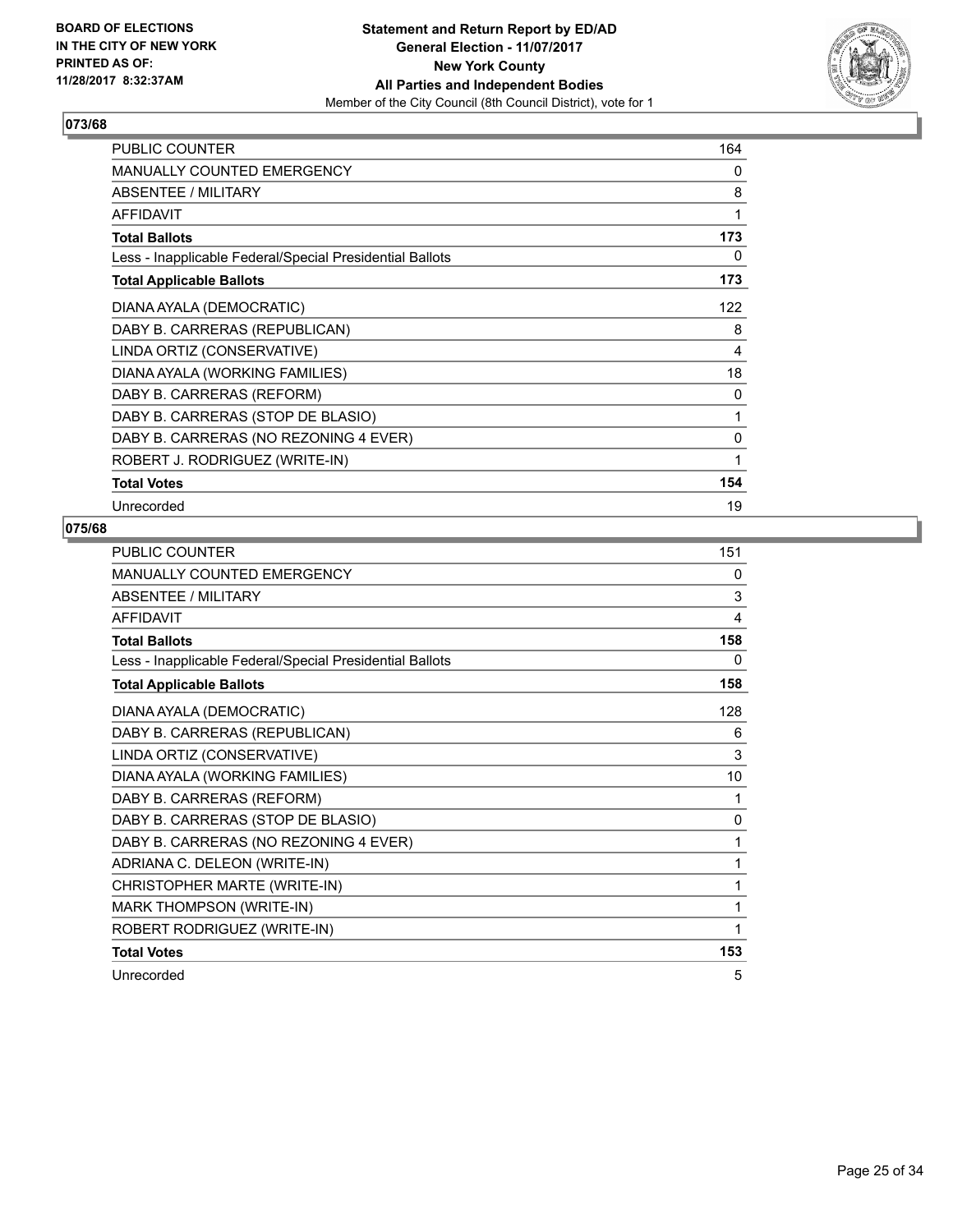

| <b>PUBLIC COUNTER</b>                                    | 188 |
|----------------------------------------------------------|-----|
| <b>MANUALLY COUNTED EMERGENCY</b>                        | 0   |
| ABSENTEE / MILITARY                                      | 8   |
| <b>AFFIDAVIT</b>                                         | 1   |
| <b>Total Ballots</b>                                     | 197 |
| Less - Inapplicable Federal/Special Presidential Ballots | 0   |
| <b>Total Applicable Ballots</b>                          | 197 |
| DIANA AYALA (DEMOCRATIC)                                 | 164 |
| DABY B. CARRERAS (REPUBLICAN)                            | 14  |
| LINDA ORTIZ (CONSERVATIVE)                               | 3   |
| DIANA AYALA (WORKING FAMILIES)                           | 8   |
| DABY B. CARRERAS (REFORM)                                | 0   |
| DABY B. CARRERAS (STOP DE BLASIO)                        | 0   |
| DABY B. CARRERAS (NO REZONING 4 EVER)                    | 1   |
| <b>Total Votes</b>                                       | 190 |
| Unrecorded                                               | 7   |

| <b>PUBLIC COUNTER</b>                                    | 118            |
|----------------------------------------------------------|----------------|
| <b>MANUALLY COUNTED EMERGENCY</b>                        | 0              |
| ABSENTEE / MILITARY                                      | 1              |
| <b>AFFIDAVIT</b>                                         | $\overline{2}$ |
| <b>Total Ballots</b>                                     | 121            |
| Less - Inapplicable Federal/Special Presidential Ballots | 0              |
| <b>Total Applicable Ballots</b>                          | 121            |
| DIANA AYALA (DEMOCRATIC)                                 | 97             |
| DABY B. CARRERAS (REPUBLICAN)                            | 5              |
| LINDA ORTIZ (CONSERVATIVE)                               | 3              |
| DIANA AYALA (WORKING FAMILIES)                           | 8              |
| DABY B. CARRERAS (REFORM)                                | 0              |
| DABY B. CARRERAS (STOP DE BLASIO)                        | 0              |
| DABY B. CARRERAS (NO REZONING 4 EVER)                    | $\Omega$       |
| <b>Total Votes</b>                                       | 113            |
| Unrecorded                                               | 8              |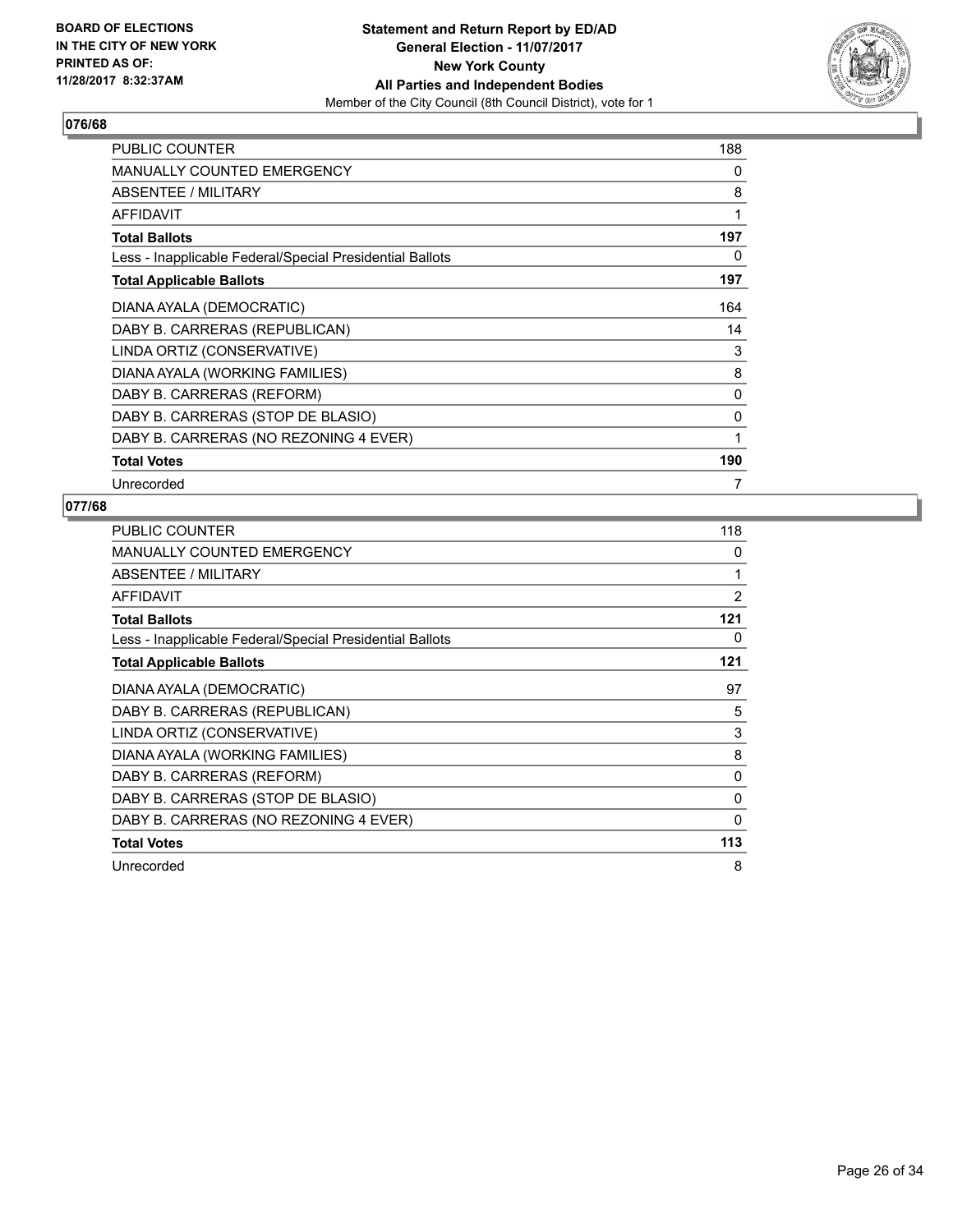

| <b>PUBLIC COUNTER</b>                                    | 210 |
|----------------------------------------------------------|-----|
| <b>MANUALLY COUNTED EMERGENCY</b>                        | 0   |
| <b>ABSENTEE / MILITARY</b>                               | 5   |
| AFFIDAVIT                                                | 1   |
| <b>Total Ballots</b>                                     | 216 |
| Less - Inapplicable Federal/Special Presidential Ballots | 0   |
| <b>Total Applicable Ballots</b>                          | 216 |
| DIANA AYALA (DEMOCRATIC)                                 | 161 |
| DABY B. CARRERAS (REPUBLICAN)                            | 16  |
| LINDA ORTIZ (CONSERVATIVE)                               | 4   |
| DIANA AYALA (WORKING FAMILIES)                           | 20  |
| DABY B. CARRERAS (REFORM)                                | 0   |
| DABY B. CARRERAS (STOP DE BLASIO)                        | 0   |
| DABY B. CARRERAS (NO REZONING 4 EVER)                    | 1   |
| TAMIKA MAPP (WRITE-IN)                                   | 1   |
| <b>Total Votes</b>                                       | 203 |
| Unrecorded                                               | 13  |

| <b>PUBLIC COUNTER</b>                                    | 224 |
|----------------------------------------------------------|-----|
| MANUALLY COUNTED EMERGENCY                               | 0   |
| ABSENTEE / MILITARY                                      | 12  |
| <b>AFFIDAVIT</b>                                         | 3   |
| <b>Total Ballots</b>                                     | 239 |
| Less - Inapplicable Federal/Special Presidential Ballots | 0   |
| <b>Total Applicable Ballots</b>                          | 239 |
| DIANA AYALA (DEMOCRATIC)                                 | 174 |
| DABY B. CARRERAS (REPUBLICAN)                            | 20  |
| LINDA ORTIZ (CONSERVATIVE)                               | 5   |
| DIANA AYALA (WORKING FAMILIES)                           | 14  |
| DABY B. CARRERAS (REFORM)                                | 0   |
| DABY B. CARRERAS (STOP DE BLASIO)                        | 1   |
| DABY B. CARRERAS (NO REZONING 4 EVER)                    | 0   |
| ROBERT RODRIGUEZ (WRITE-IN)                              | 1   |
| TAMIKA MAPP (WRITE-IN)                                   | 3   |
| <b>Total Votes</b>                                       | 218 |
| Unrecorded                                               | 21  |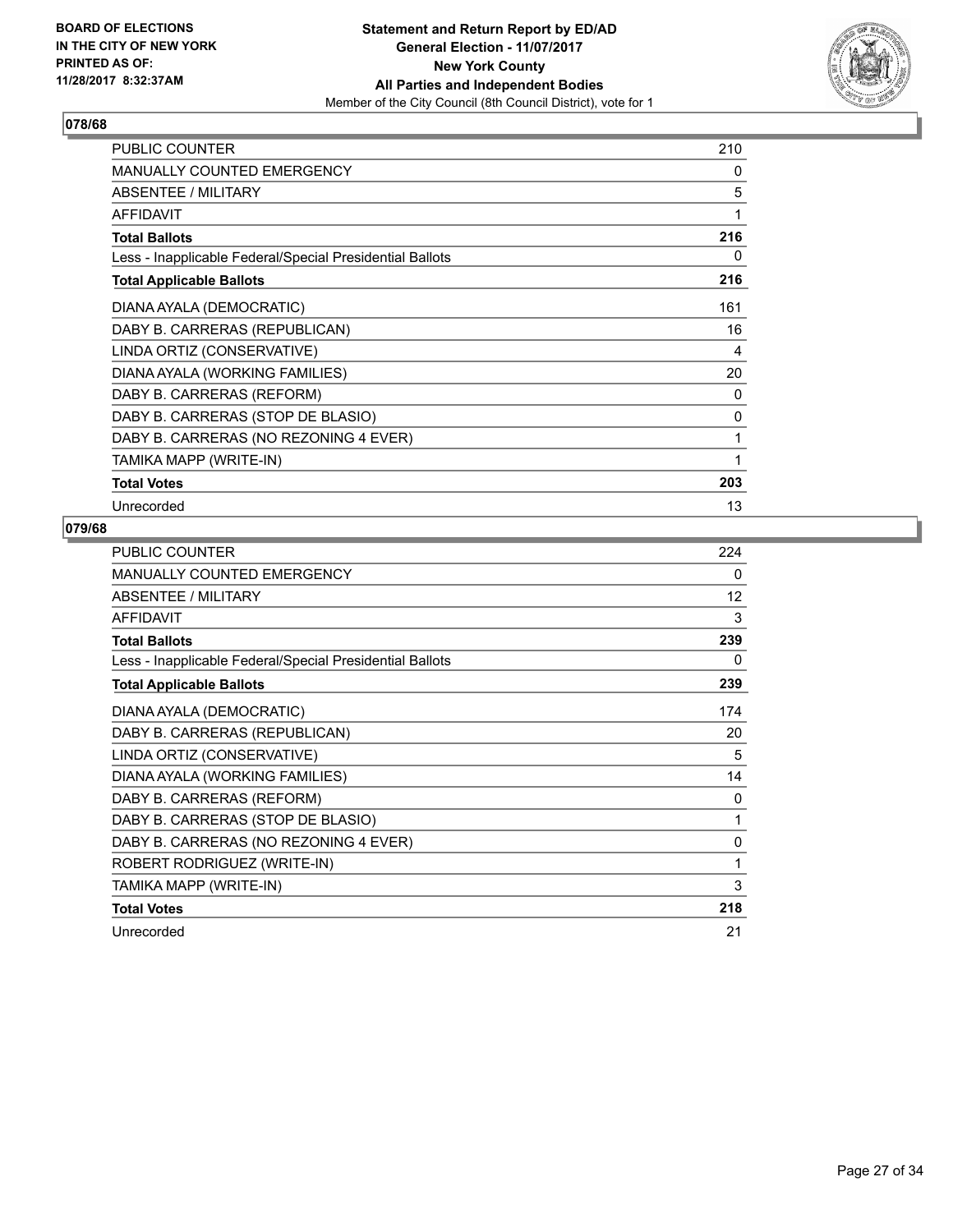

| <b>PUBLIC COUNTER</b>                                    | 122          |
|----------------------------------------------------------|--------------|
| <b>MANUALLY COUNTED EMERGENCY</b>                        | 0            |
| ABSENTEE / MILITARY                                      | 1            |
| <b>AFFIDAVIT</b>                                         | 5            |
| <b>Total Ballots</b>                                     | 128          |
| Less - Inapplicable Federal/Special Presidential Ballots | 0            |
| <b>Total Applicable Ballots</b>                          | 128          |
| DIANA AYALA (DEMOCRATIC)                                 | 108          |
| DABY B. CARRERAS (REPUBLICAN)                            | 4            |
| LINDA ORTIZ (CONSERVATIVE)                               | 3            |
| DIANA AYALA (WORKING FAMILIES)                           | 5            |
| DABY B. CARRERAS (REFORM)                                | 1            |
| DABY B. CARRERAS (STOP DE BLASIO)                        | 0            |
| DABY B. CARRERAS (NO REZONING 4 EVER)                    | $\mathbf{0}$ |
| <b>Total Votes</b>                                       | 121          |
| Unrecorded                                               | 7            |

| <b>PUBLIC COUNTER</b>                                    | 122      |
|----------------------------------------------------------|----------|
| MANUALLY COUNTED EMERGENCY                               | 0        |
| ABSENTEE / MILITARY                                      | 3        |
| <b>AFFIDAVIT</b>                                         | $\Omega$ |
| <b>Total Ballots</b>                                     | 125      |
| Less - Inapplicable Federal/Special Presidential Ballots | 0        |
| <b>Total Applicable Ballots</b>                          | 125      |
| DIANA AYALA (DEMOCRATIC)                                 | 92       |
| DABY B. CARRERAS (REPUBLICAN)                            | 2        |
| LINDA ORTIZ (CONSERVATIVE)                               | 3        |
| DIANA AYALA (WORKING FAMILIES)                           | 3        |
| DABY B. CARRERAS (REFORM)                                | 0        |
| DABY B. CARRERAS (STOP DE BLASIO)                        | 0        |
| DABY B. CARRERAS (NO REZONING 4 EVER)                    | 1        |
| <b>Total Votes</b>                                       | 101      |
| Unrecorded                                               | 24       |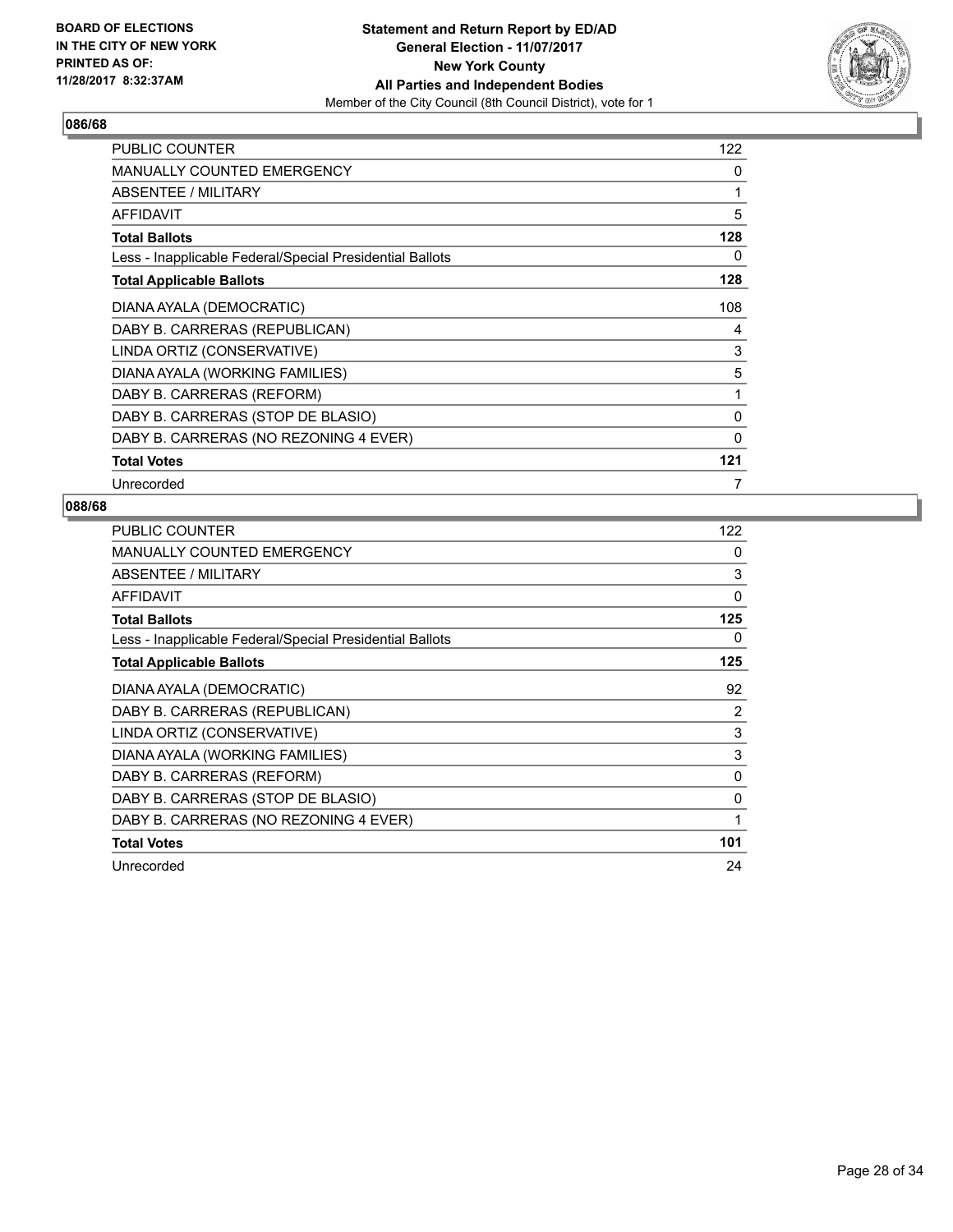

| <b>PUBLIC COUNTER</b>                                    | 163            |
|----------------------------------------------------------|----------------|
| <b>MANUALLY COUNTED EMERGENCY</b>                        | 0              |
| ABSENTEE / MILITARY                                      | 1              |
| <b>AFFIDAVIT</b>                                         | $\overline{2}$ |
| <b>Total Ballots</b>                                     | 166            |
| Less - Inapplicable Federal/Special Presidential Ballots | 0              |
| <b>Total Applicable Ballots</b>                          | 166            |
| DIANA AYALA (DEMOCRATIC)                                 | 114            |
| DABY B. CARRERAS (REPUBLICAN)                            | 8              |
| LINDA ORTIZ (CONSERVATIVE)                               | 5              |
| DIANA AYALA (WORKING FAMILIES)                           | 10             |
| DABY B. CARRERAS (REFORM)                                | 2              |
| DABY B. CARRERAS (STOP DE BLASIO)                        | 1              |
| DABY B. CARRERAS (NO REZONING 4 EVER)                    | 2              |
| <b>Total Votes</b>                                       | 142            |
| Unrecorded                                               | 24             |

| <b>PUBLIC COUNTER</b>                                    | 144            |
|----------------------------------------------------------|----------------|
| <b>MANUALLY COUNTED EMERGENCY</b>                        | 0              |
| ABSENTEE / MILITARY                                      | 8              |
| <b>AFFIDAVIT</b>                                         | 5              |
| <b>Total Ballots</b>                                     | 157            |
| Less - Inapplicable Federal/Special Presidential Ballots | 0              |
| <b>Total Applicable Ballots</b>                          | 157            |
| DIANA AYALA (DEMOCRATIC)                                 | 119            |
| DABY B. CARRERAS (REPUBLICAN)                            | 5              |
| LINDA ORTIZ (CONSERVATIVE)                               | 2              |
| DIANA AYALA (WORKING FAMILIES)                           | $\overline{7}$ |
| DABY B. CARRERAS (REFORM)                                | 0              |
| DABY B. CARRERAS (STOP DE BLASIO)                        | 0              |
| DABY B. CARRERAS (NO REZONING 4 EVER)                    | 1              |
| <b>Total Votes</b>                                       | 134            |
| Unrecorded                                               | 23             |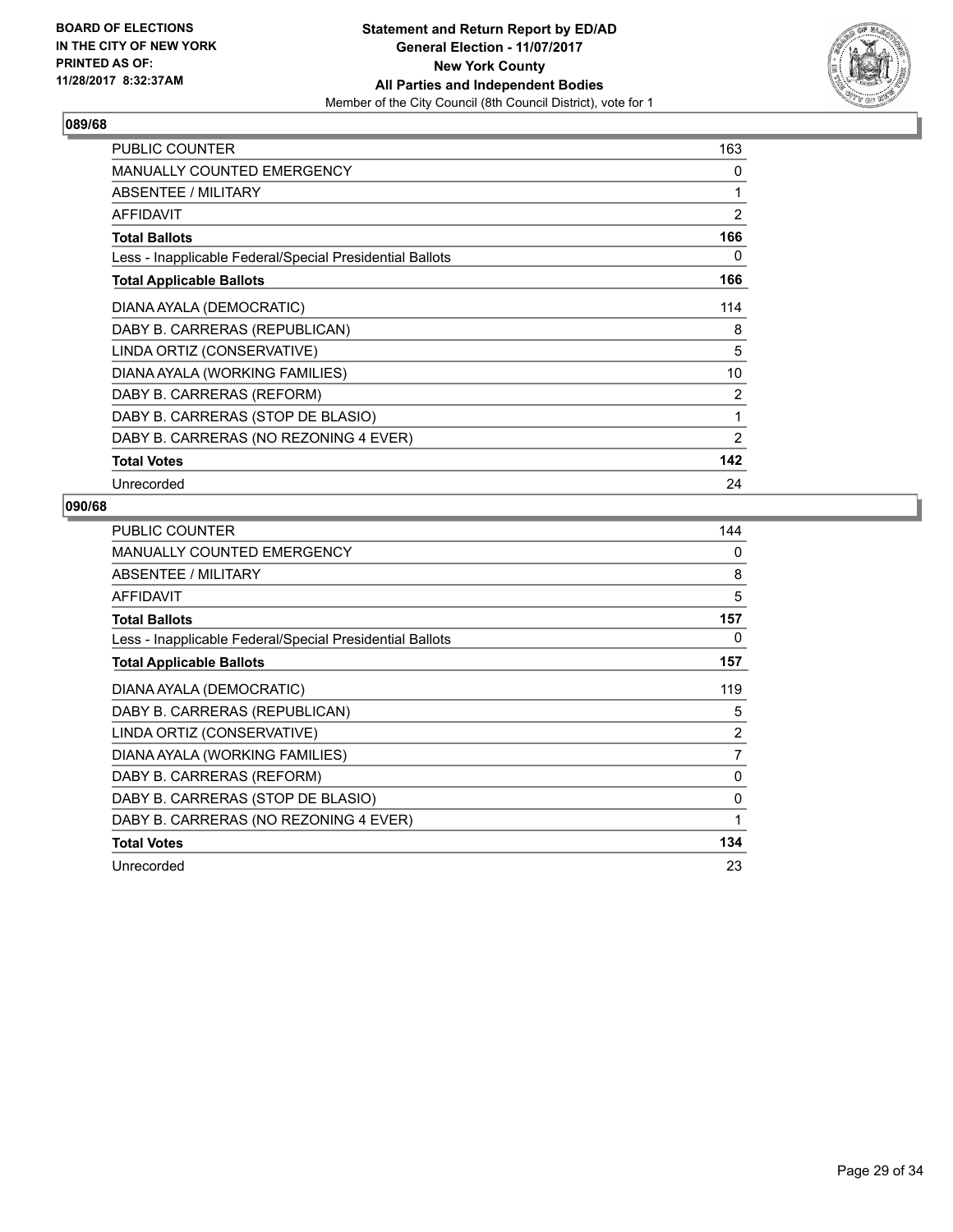

| <b>PUBLIC COUNTER</b>                                    | 101          |
|----------------------------------------------------------|--------------|
| <b>MANUALLY COUNTED EMERGENCY</b>                        | 0            |
| ABSENTEE / MILITARY                                      | 7            |
| <b>AFFIDAVIT</b>                                         | 7            |
| <b>Total Ballots</b>                                     | 115          |
| Less - Inapplicable Federal/Special Presidential Ballots | 0            |
| <b>Total Applicable Ballots</b>                          | 115          |
| DIANA AYALA (DEMOCRATIC)                                 | 79           |
| DABY B. CARRERAS (REPUBLICAN)                            | 3            |
| LINDA ORTIZ (CONSERVATIVE)                               | 8            |
| DIANA AYALA (WORKING FAMILIES)                           | 9            |
| DABY B. CARRERAS (REFORM)                                | 0            |
| DABY B. CARRERAS (STOP DE BLASIO)                        | 1            |
| DABY B. CARRERAS (NO REZONING 4 EVER)                    | $\mathbf{0}$ |
| <b>Total Votes</b>                                       | 100          |
| Unrecorded                                               | 15           |

| <b>PUBLIC COUNTER</b>                                    | 139         |
|----------------------------------------------------------|-------------|
| MANUALLY COUNTED EMERGENCY                               | 0           |
| ABSENTEE / MILITARY                                      | 6           |
| <b>AFFIDAVIT</b>                                         | 1           |
| <b>Total Ballots</b>                                     | 146         |
| Less - Inapplicable Federal/Special Presidential Ballots | 0           |
| <b>Total Applicable Ballots</b>                          | 146         |
| DIANA AYALA (DEMOCRATIC)                                 | 119         |
| DABY B. CARRERAS (REPUBLICAN)                            | 2           |
| LINDA ORTIZ (CONSERVATIVE)                               | 5           |
| DIANA AYALA (WORKING FAMILIES)                           | 5           |
| DABY B. CARRERAS (REFORM)                                | 0           |
| DABY B. CARRERAS (STOP DE BLASIO)                        | 1           |
| DABY B. CARRERAS (NO REZONING 4 EVER)                    | $\mathbf 0$ |
| <b>Total Votes</b>                                       | 132         |
| Unrecorded                                               | 14          |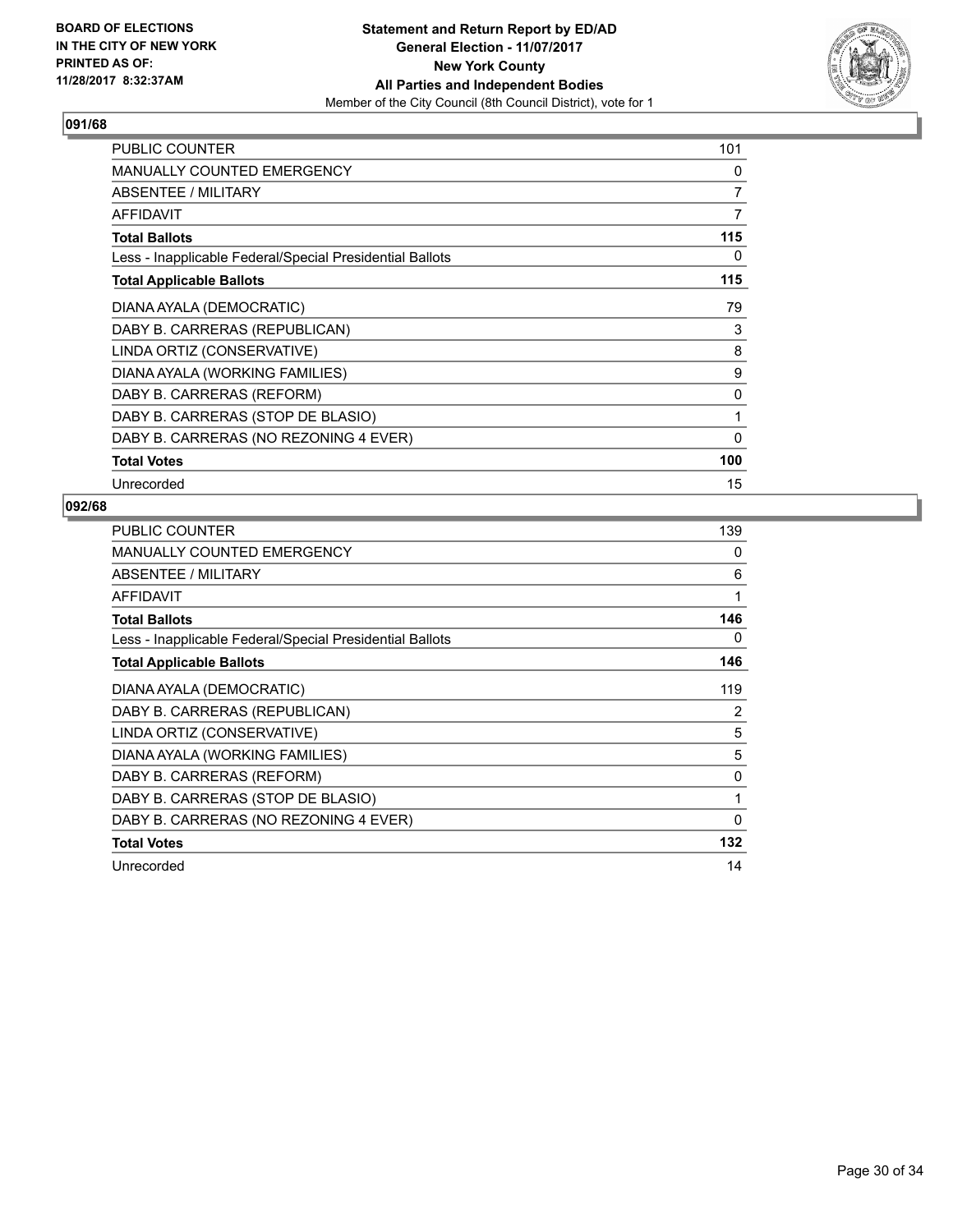

| <b>PUBLIC COUNTER</b>                                    | 176 |
|----------------------------------------------------------|-----|
| <b>MANUALLY COUNTED EMERGENCY</b>                        | 0   |
| ABSENTEE / MILITARY                                      | 7   |
| <b>AFFIDAVIT</b>                                         | 2   |
| <b>Total Ballots</b>                                     | 185 |
| Less - Inapplicable Federal/Special Presidential Ballots | 0   |
| <b>Total Applicable Ballots</b>                          | 185 |
| DIANA AYALA (DEMOCRATIC)                                 | 146 |
| DABY B. CARRERAS (REPUBLICAN)                            | 3   |
| LINDA ORTIZ (CONSERVATIVE)                               | 11  |
| DIANA AYALA (WORKING FAMILIES)                           | 9   |
| DABY B. CARRERAS (REFORM)                                | 0   |
| DABY B. CARRERAS (STOP DE BLASIO)                        | 0   |
| DABY B. CARRERAS (NO REZONING 4 EVER)                    | 0   |
| <b>Total Votes</b>                                       | 169 |
| Unrecorded                                               | 16  |

#### **094/68**

| PUBLIC COUNTER                                           | 23             |
|----------------------------------------------------------|----------------|
| <b>MANUALLY COUNTED EMERGENCY</b>                        | 0              |
| <b>ABSENTEE / MILITARY</b>                               | 3              |
| AFFIDAVIT                                                | 0              |
| <b>Total Ballots</b>                                     | 26             |
| Less - Inapplicable Federal/Special Presidential Ballots | 0              |
| <b>Total Applicable Ballots</b>                          | 26             |
| DIANA AYALA (DEMOCRATIC)                                 | 12             |
| DABY B. CARRERAS (REPUBLICAN)                            | 8              |
| LINDA ORTIZ (CONSERVATIVE)                               | $\overline{2}$ |
| DIANA AYALA (WORKING FAMILIES)                           | 1              |
| DABY B. CARRERAS (REFORM)                                | 1              |
| DABY B. CARRERAS (STOP DE BLASIO)                        | 0              |
| DABY B. CARRERAS (NO REZONING 4 EVER)                    | 0              |
| <b>Total Votes</b>                                       | 24             |
| Unrecorded                                               | 2              |
|                                                          |                |

### **095/68 COMBINED into: 029/68**

| 101/68 COMBINED into: 029/68 |  |
|------------------------------|--|
| 103/68 COMBINED into: 029/68 |  |
| 104/68 COMBINED into: 029/68 |  |

#### **107/68 COMBINED into: 094/68**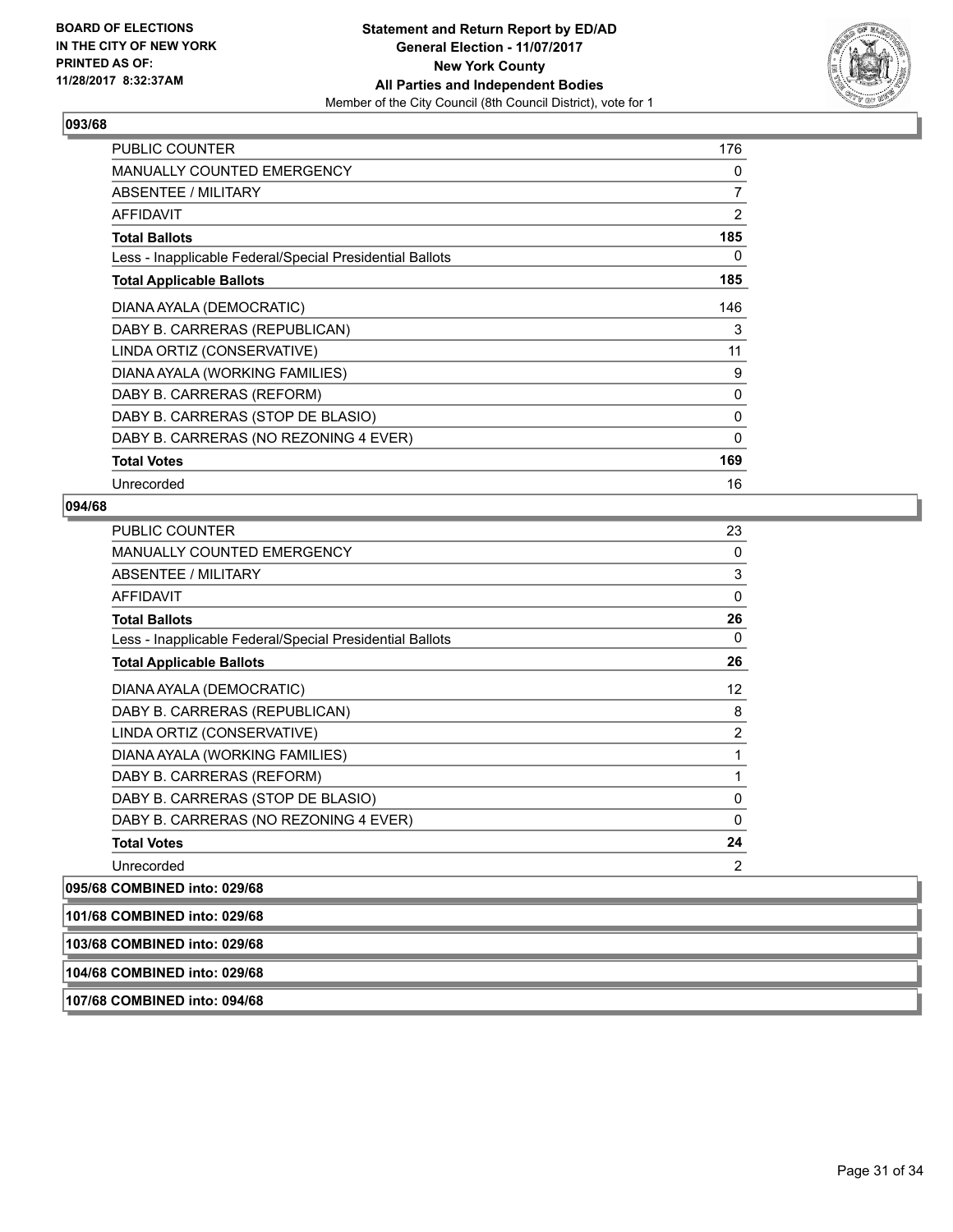

| <b>PUBLIC COUNTER</b>                                    | 96  |
|----------------------------------------------------------|-----|
| <b>MANUALLY COUNTED EMERGENCY</b>                        | 0   |
| <b>ABSENTEE / MILITARY</b>                               | 6   |
| <b>AFFIDAVIT</b>                                         | 0   |
| <b>Total Ballots</b>                                     | 102 |
| Less - Inapplicable Federal/Special Presidential Ballots | 0   |
| <b>Total Applicable Ballots</b>                          | 102 |
| DIANA AYALA (DEMOCRATIC)                                 | 81  |
| DABY B. CARRERAS (REPUBLICAN)                            | 2   |
| LINDA ORTIZ (CONSERVATIVE)                               | 4   |
| DIANA AYALA (WORKING FAMILIES)                           | 3   |
| DABY B. CARRERAS (REFORM)                                | 0   |
| DABY B. CARRERAS (STOP DE BLASIO)                        | 0   |
| DABY B. CARRERAS (NO REZONING 4 EVER)                    | 0   |
| ROBERT RODRIGUEZ (WRITE-IN)                              | 1   |
| WILLIAM PEARLMAN (WRITE-IN)                              | 1   |
| <b>Total Votes</b>                                       | 92  |
| Unrecorded                                               | 10  |

| <b>PUBLIC COUNTER</b>                                    | 92             |
|----------------------------------------------------------|----------------|
| <b>MANUALLY COUNTED EMERGENCY</b>                        | 0              |
| ABSENTEE / MILITARY                                      | 0              |
| <b>AFFIDAVIT</b>                                         | $\Omega$       |
| <b>Total Ballots</b>                                     | 92             |
| Less - Inapplicable Federal/Special Presidential Ballots | 0              |
| <b>Total Applicable Ballots</b>                          | 92             |
| DIANA AYALA (DEMOCRATIC)                                 | 69             |
| DABY B. CARRERAS (REPUBLICAN)                            | 3              |
| LINDA ORTIZ (CONSERVATIVE)                               | 1              |
| DIANA AYALA (WORKING FAMILIES)                           | $\overline{2}$ |
| DABY B. CARRERAS (REFORM)                                | 1              |
| DABY B. CARRERAS (STOP DE BLASIO)                        | $\mathbf{0}$   |
| DABY B. CARRERAS (NO REZONING 4 EVER)                    | 0              |
| <b>Total Votes</b>                                       | 76             |
| Unrecorded                                               | 16             |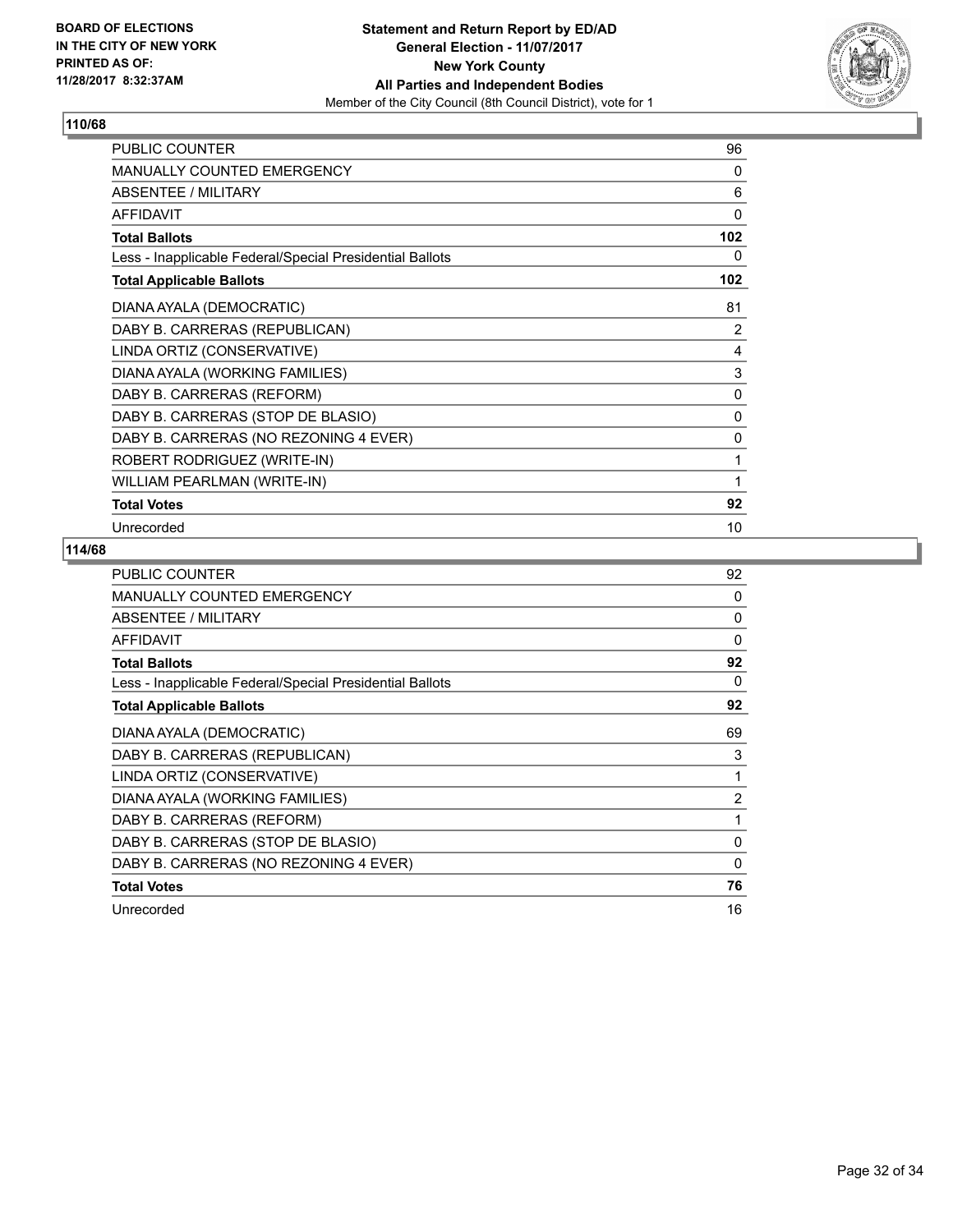

| PUBLIC COUNTER                                           | 101            |
|----------------------------------------------------------|----------------|
| <b>MANUALLY COUNTED EMERGENCY</b>                        | 0              |
| <b>ABSENTEE / MILITARY</b>                               | $\overline{2}$ |
| AFFIDAVIT                                                | 1              |
| <b>Total Ballots</b>                                     | 104            |
| Less - Inapplicable Federal/Special Presidential Ballots | 0              |
| <b>Total Applicable Ballots</b>                          | 104            |
| DIANA AYALA (DEMOCRATIC)                                 | 77             |
| DABY B. CARRERAS (REPUBLICAN)                            | 3              |
| LINDA ORTIZ (CONSERVATIVE)                               | 5              |
| DIANA AYALA (WORKING FAMILIES)                           | $\overline{2}$ |
| DABY B. CARRERAS (REFORM)                                | 1              |
| DABY B. CARRERAS (STOP DE BLASIO)                        | 0              |
| DABY B. CARRERAS (NO REZONING 4 EVER)                    | 0              |
| <b>Total Votes</b>                                       | 88             |
| Unrecorded                                               | 16             |